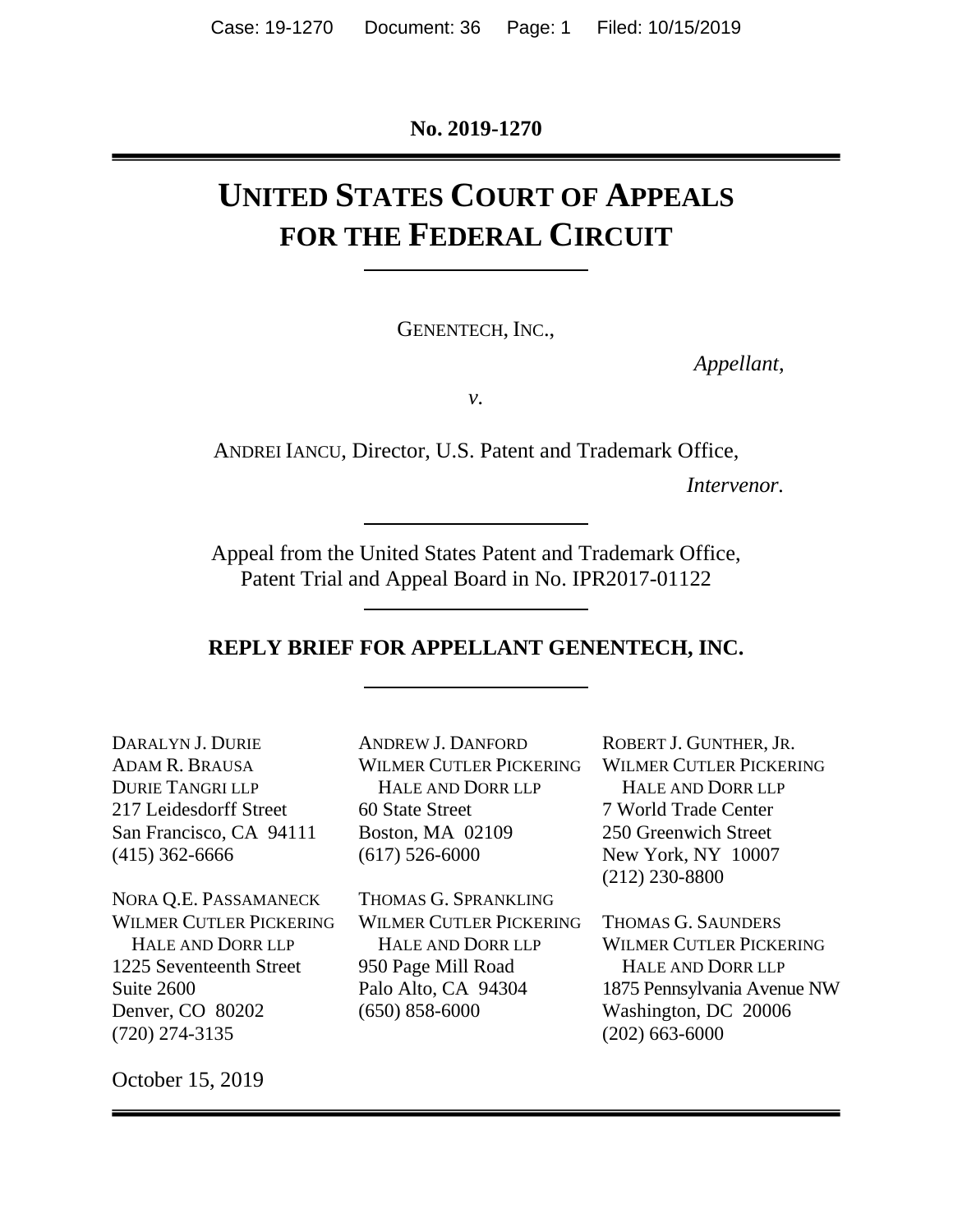## **CERTIFICATE OF INTEREST**

<span id="page-1-0"></span>Counsel for Appellant Genentech, Inc. certifies the following:

1. The full name of every party or *amicus* represented by me is:

Genentech, Inc.

2. The names of the real party in interest represented by me is:

Not applicable.

3. All parent corporations and any publicly held companies that own 10 percent or more of the stock of the party or amicus curiae represented by me are:

Genentech, Inc. is a wholly-owned subsidiary of Roche Holdings Inc. Roche Holdings Inc.'s ultimate parent, Roche Holdings Ltd, is a publicly held Swiss corporation traded on the Swiss Stock Exchange. Upon information and belief, more than 10% of Roche Holdings Ltd's voting shares are held either directly or indirectly by Novartis AG, a publicly held Swiss corporation.

4. The names of all law firms and the partners or associates that appeared for the party or amicus now represented by me in the trial court or agency or are expected to appear in this Court (and who have not or will not enter an appearance in this case) are:

WILMER CUTLER PICKERING HALE AND DORR LLP: Owen K. Allen (former), Lauren V. Blakely, David L. Cavanaugh, Lisa J. Pirozzolo, Kevin S. Prussia, Rebecca A. Whitfield (former)

5. The title and number of any case known to counsel to be pending in this or any other court or agency that will directly affect or be directly affected by this Court's decision in the pending appeal:

*Genentech, Inc. et al. v. Amgen Inc.*, No. 1:18-cv-00924 (D. Del.) *Genentech, Inc. v. Iancu*, No. 19-1263 (Fed. Cir.) *Genentech, Inc. v. Iancu*, No. 19-1265 (Fed. Cir.) *Genentech, Inc. v. Iancu*, No. 19-1267 (Fed. Cir.)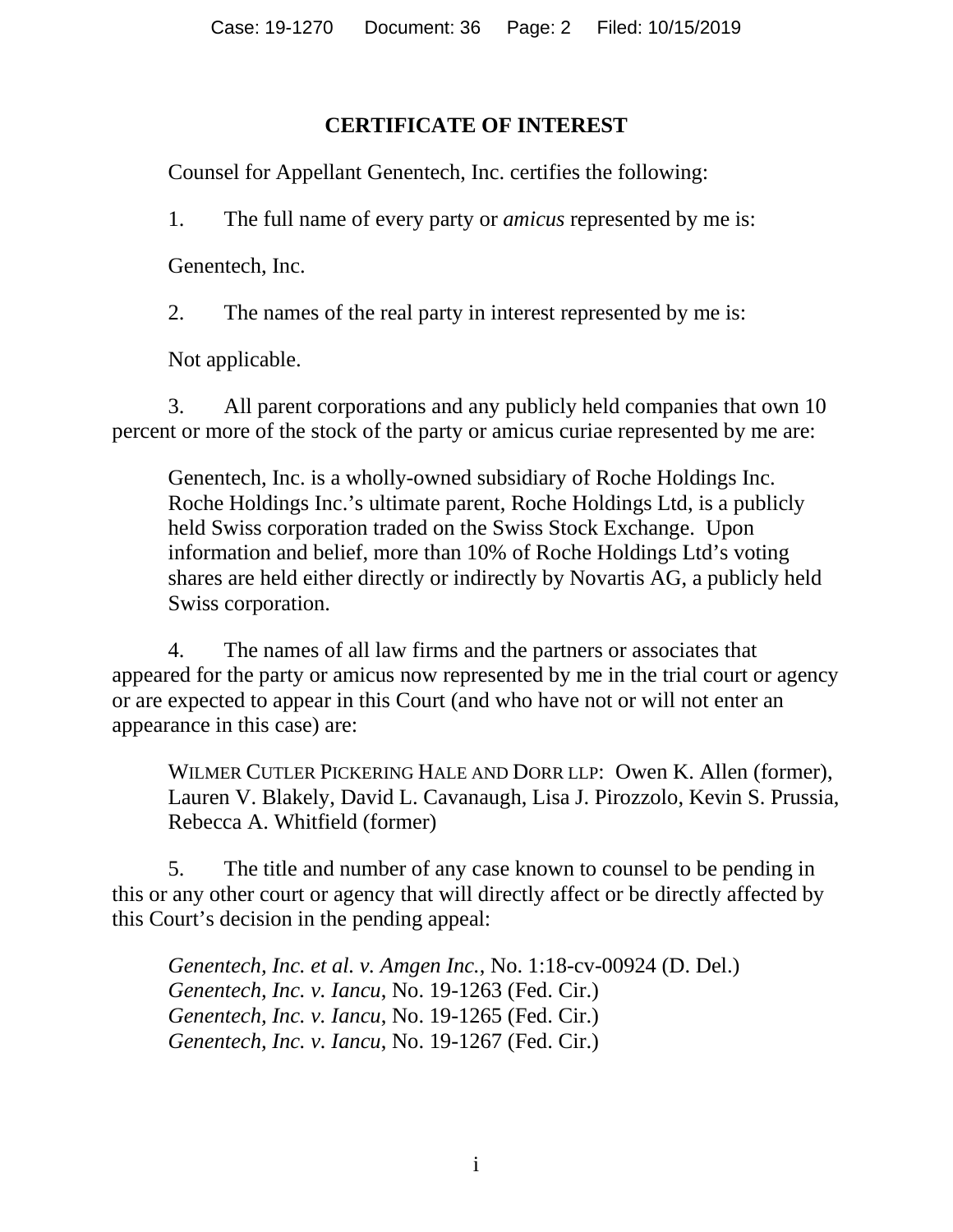Dated: October 15, 2019 /s/ Robert J. Gunther, Jr. ROBERT J. GUNTHER, JR. WILMER CUTLER PICKERING HALE AND DORR LLP 7 World Trade Center 250 Greenwich Street New York, NY 10007 (212) 230-8800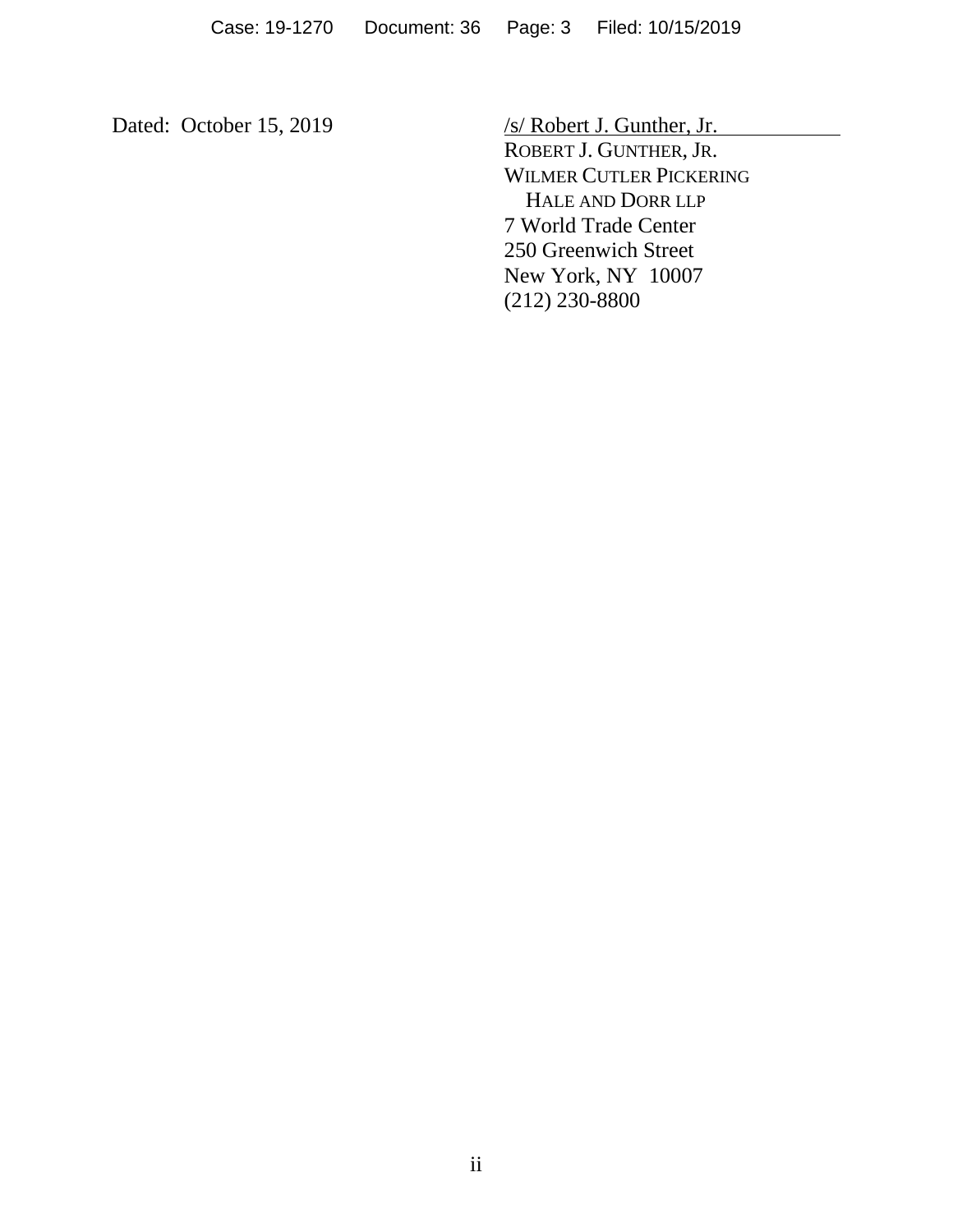## **TABLE OF CONTENTS**

|                |                                                      |                                                                                                   | Page |
|----------------|------------------------------------------------------|---------------------------------------------------------------------------------------------------|------|
|                |                                                      |                                                                                                   |      |
|                |                                                      |                                                                                                   |      |
|                |                                                      |                                                                                                   |      |
|                |                                                      |                                                                                                   |      |
| $\mathbf{I}$ . | THE GOVERNMENT'S ATTEMPT TO DEFEND THE BOARD'S CLAIM |                                                                                                   |      |
| II.            | UNDER A PROPER CONSTRUCTION, THE BOARD'S OBVIOUSNESS |                                                                                                   |      |
|                | A <sub>1</sub>                                       | The Government Does Not Even Attempt To Defend The                                                |      |
|                | <b>B.</b>                                            | The Board's Decision On Efficacy Was Based On<br><b>Results That The Government Concedes Were</b> |      |
|                | $\mathcal{C}$ .                                      | The Governments Fails to Rebut Genentech's Other                                                  |      |
|                |                                                      |                                                                                                   |      |
|                |                                                      | <b>CERTIFICATE OF SERVICE</b>                                                                     |      |

CERTIFICATE OF COMPLIANCE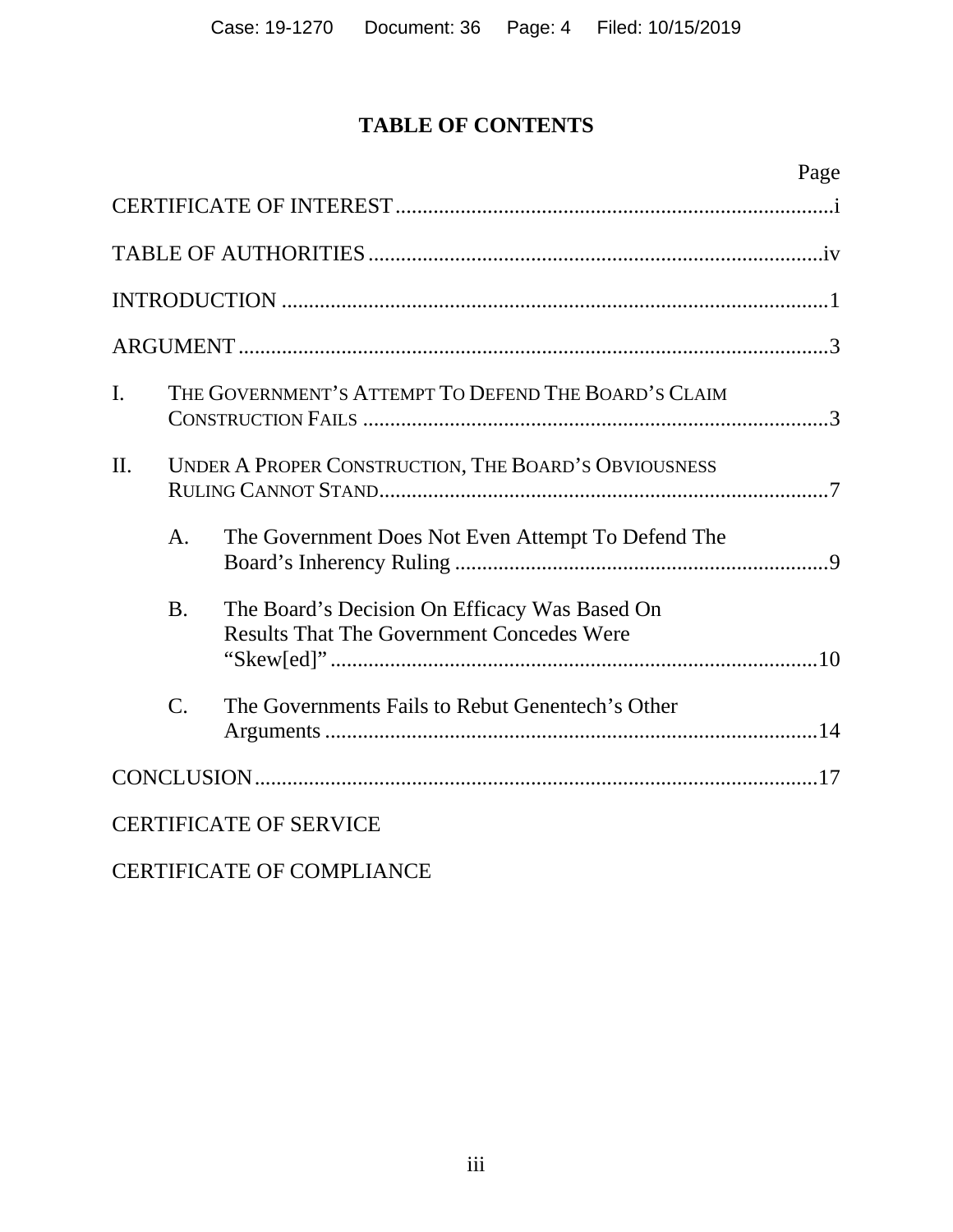# **TABLE OF AUTHORITIES**

## **CASES**

<span id="page-4-0"></span>

| Belden Inc. v. Berk-Tek LLC,                                                                                         |
|----------------------------------------------------------------------------------------------------------------------|
| D'Agostino v. MasterCard International Inc.,                                                                         |
| EmeraChem Holdings, LLC v. Volkswagen Group of America, Inc.,                                                        |
| Endo Pharmaceuticals Solutions, Inc. v. Custopharm Inc.,                                                             |
| Honeywell International Inc. v. Mexichem Amanco Holding S.A. de C.V.,                                                |
| In re Applied Materials, Inc.,                                                                                       |
| In re Kao,                                                                                                           |
| In re Lee,                                                                                                           |
| In re Magnum Oil Tools International, Ltd.,                                                                          |
| In re NuVasive, Inc.,                                                                                                |
| Massachusetts Institute of Technology v. Shire Pharmaceuticals, Inc.,                                                |
| OSI Pharmaceuticals, Inc. v. Apotex Inc.,<br>No. 2018-1925, F. 3d St. 2019 WL 4892078 (Fed. Cir. Oct. 4, 2019)15, 16 |
| PAR Pharmaceutical, Inc. v. TWI Pharmaceuticals, Inc.,                                                               |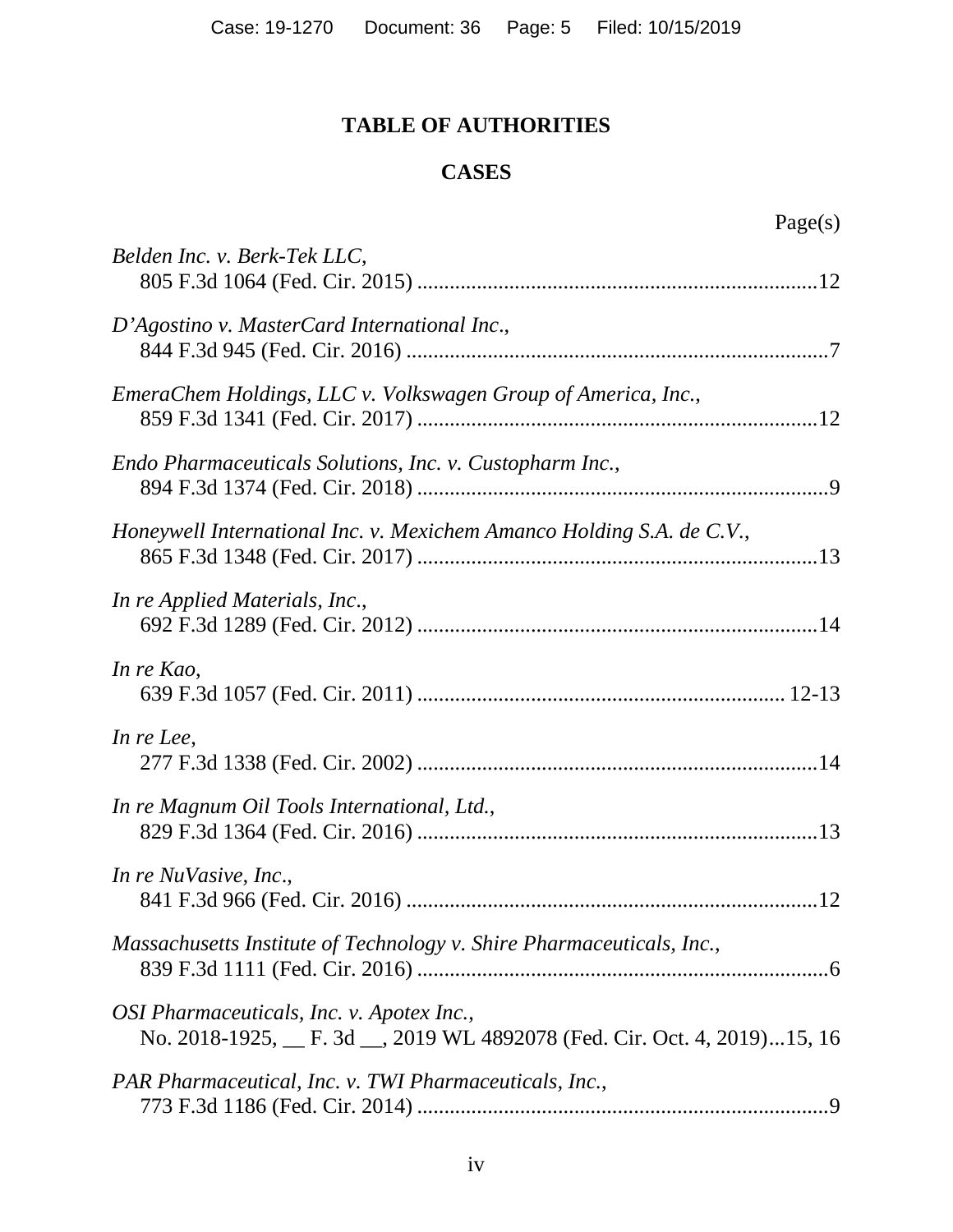| Phillips v. AWH Corp.,                             |  |
|----------------------------------------------------|--|
| SanDisk Corp. v. Memorex Products, Inc.,           |  |
| Securities & Exchange Commission v. Chenery Corp., |  |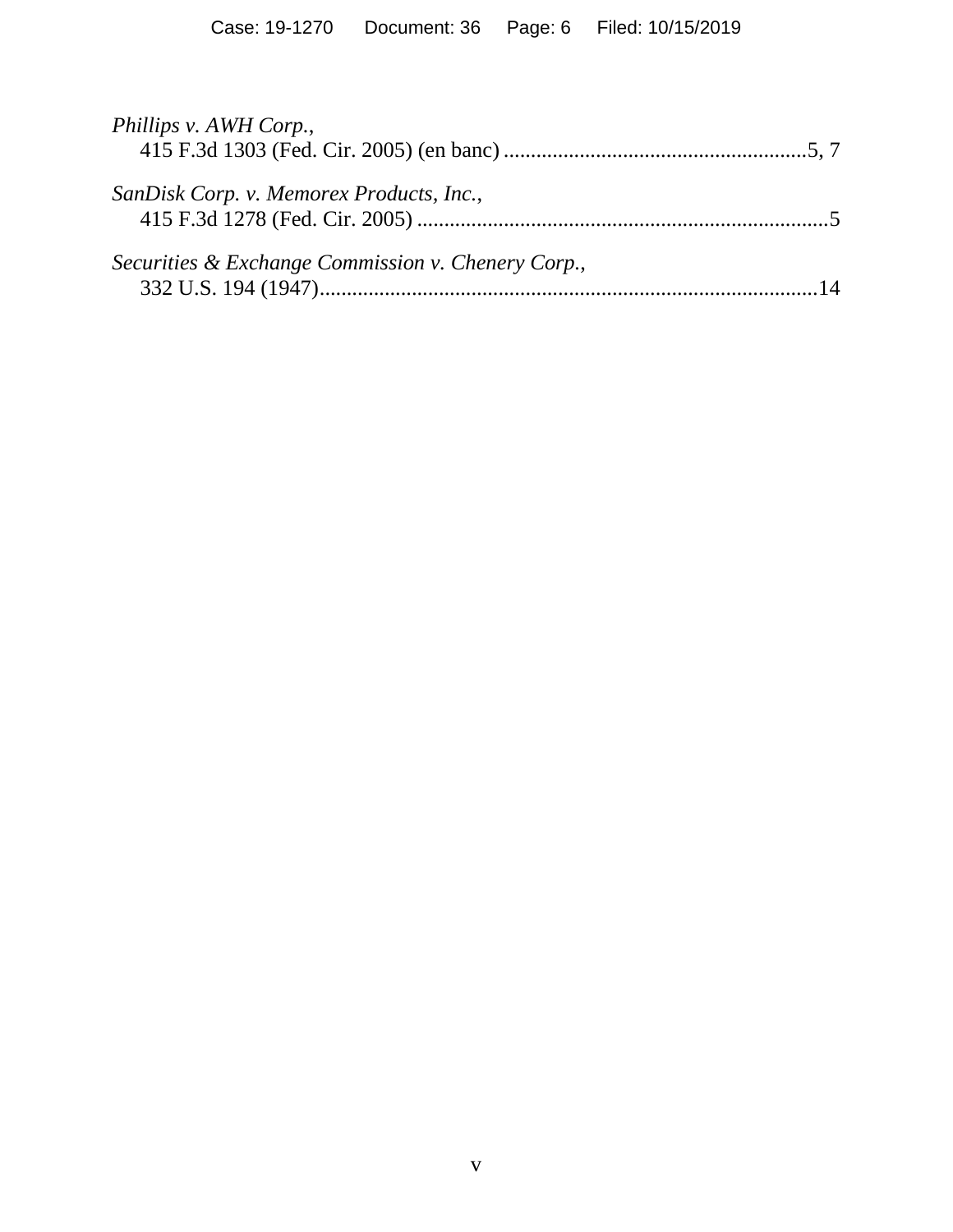#### **INTRODUCTION**

<span id="page-6-0"></span>It is undisputed that when Genentech created the claimed drug combination, using drugs never before combined to treat humans, its invention revolutionized breast cancer treatment and became the first antibody-based first-line therapy for treatment of solid tumors ever approved by the FDA. The Board's decision deprived Genentech of its claims to that novel combination. But the Board's decision was flawed from start to finish, and the government's efforts to backfill on appeal cannot save it.

The government's brief is most notable for what it does not say. The government does not identify any language in the claims or specification that would support the Board's claim construction. It also does not dispute that the Board's construction—which compares the claimed combination to a patient left entirely untreated—makes no practical sense. The government instead relies on a single statement from the prosecution history. But the government improperly discounts the citations embedded in that statement, which inform how a person of skill in the art would view the claims. The resulting ambiguity means that the statement falls short of meeting the demanding standard for establishing a prosecution disclaimer.

Similarly, in defending the Board's ruling that the claims are obvious under the correct construction, the government does not even attempt to defend the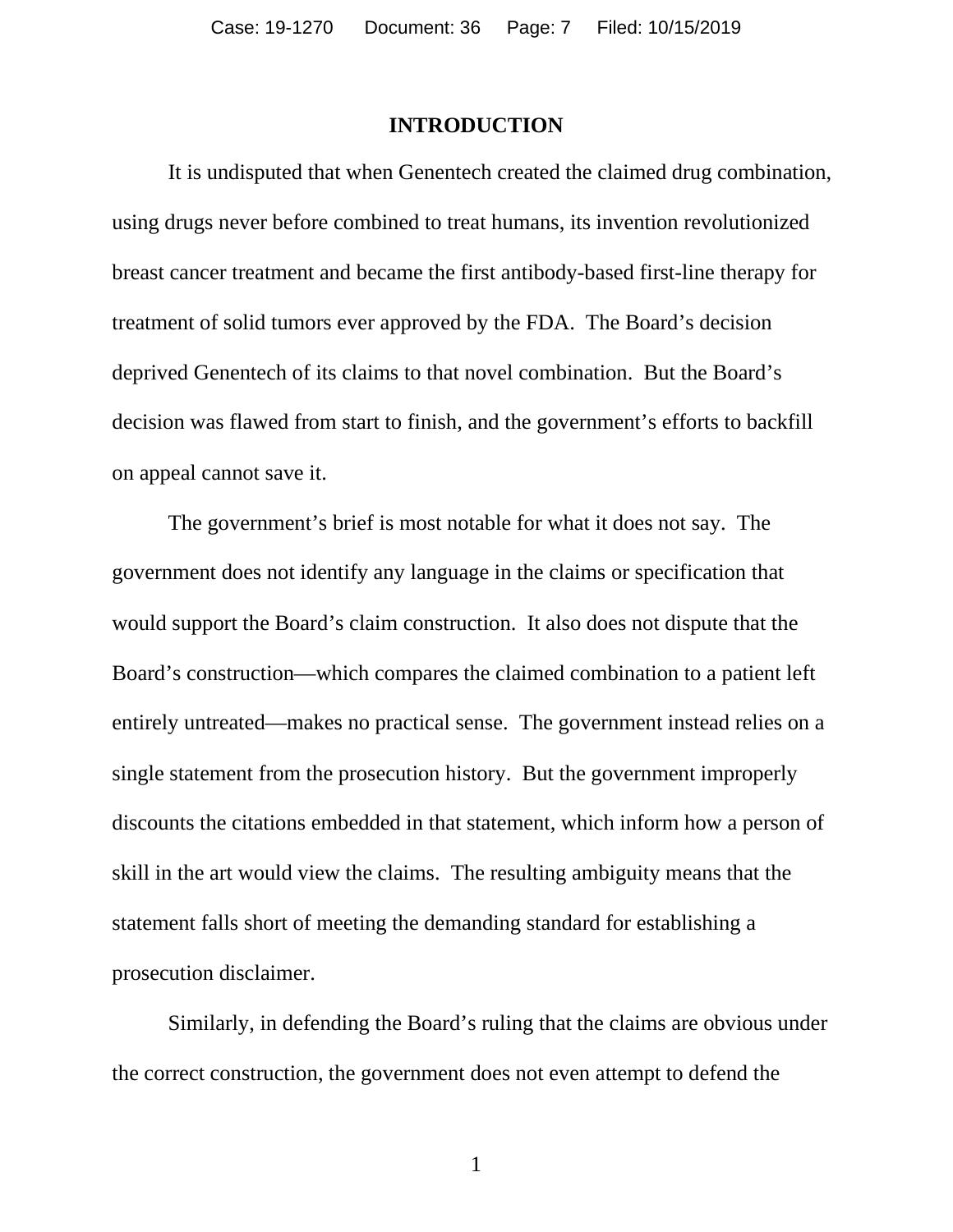Board's flawed inherency ruling. As discussed in Genentech's opening brief, the Board began its discussion of obviousness with a ruling on inherency that came nowhere close to meeting the established legal standard for inherency. The government's response does not dispute Genentech's argument or otherwise defend the Board's inherency ruling. That silence speaks volumes. The Board's misplaced reliance on the doctrine of inherency was indefensible and should be reversed.

The government also does not dispute that, in holding that there would have been a reasonable expectation of success in extending the time to disease progression compared to a taxoid alone, the Board relied on a report that "excludes patients with no response [to treatment] … *potentially skewing the results*  upward." PTO Br. 25.<sup>[1](#page-7-0)</sup> Specifically, the Board compared (1) the time to disease progression for rhuMAb HER2 alone reported in the Baselga '96 reference to (2) the time to disease progression for a taxoid alone reported in another reference—without accounting for the fact that the number reported in Baselga '96 excluded 22 of the 43 patients who did not respond to treatment, while the taxoid reference reported a number for all patients. The Board was thus erroneously comparing apples and oranges. And the government's contention that Genentech somehow waived this argument ignores that the petitioner never raised the issue in

<span id="page-7-0"></span><sup>&</sup>lt;sup>1</sup> All emphasis added unless otherwise indicated.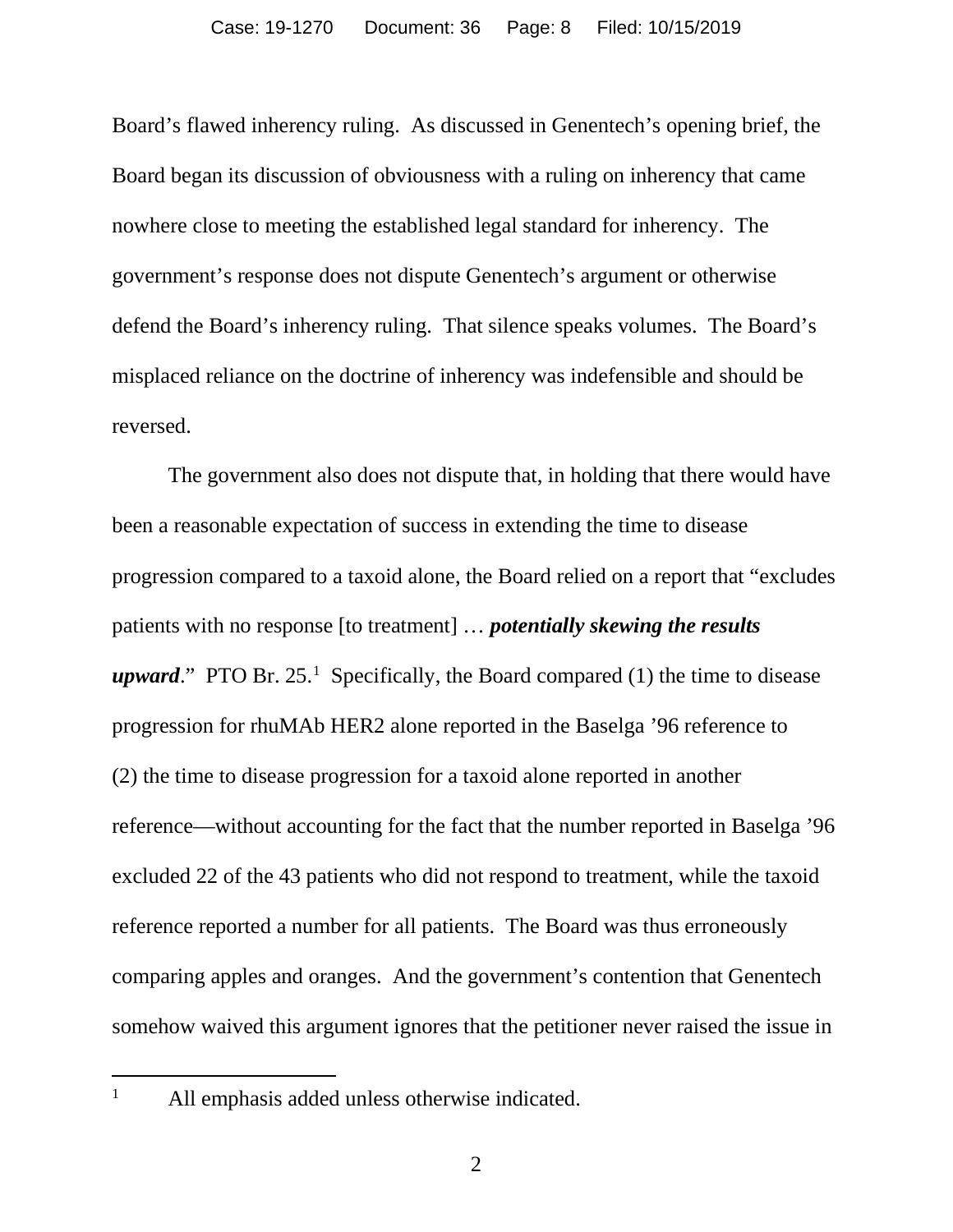its petition and Genentech identified the reference's shortcomings at its first opportunity after the argument was eventually made. Nor can the government's unsupported speculation on appeal cancel out the Board's error.

The government also does not dispute that in turning to other references, the Board impermissibly relied on the inventor's own path to support its finding of obviousness and adopted a standard suggesting that a reasonable expectation exists based on the mere existence of a clinical trial. These findings are also unsupported by fact and law.

The Board's decision should be reversed or, at a minimum, vacated and remanded for correction of these errors.

#### **ARGUMENT**

## <span id="page-8-1"></span><span id="page-8-0"></span>**I. THE GOVERNMENT'S ATTEMPT TO DEFEND THE BOARD'S CLAIM CONSTRUCTION FAILS**

The government identifies *no* language in the original claims or specification that supports comparing the claimed combination of an anti-ErbB2 antibody (e.g., rhuMAb HER2), a taxoid (e.g., paclitaxel), and a further growth inhibitory agent to a patient receiving no treatment whatsoever. To the contrary, the specification makes clear that the proper comparison is to a patient who—although "untreated" with the claimed combination—is administered a drug, specifically a taxoid. The government's claim construction argument thus depends on proving that a single sentence from the prosecution history unmistakably overrides the disclosure in the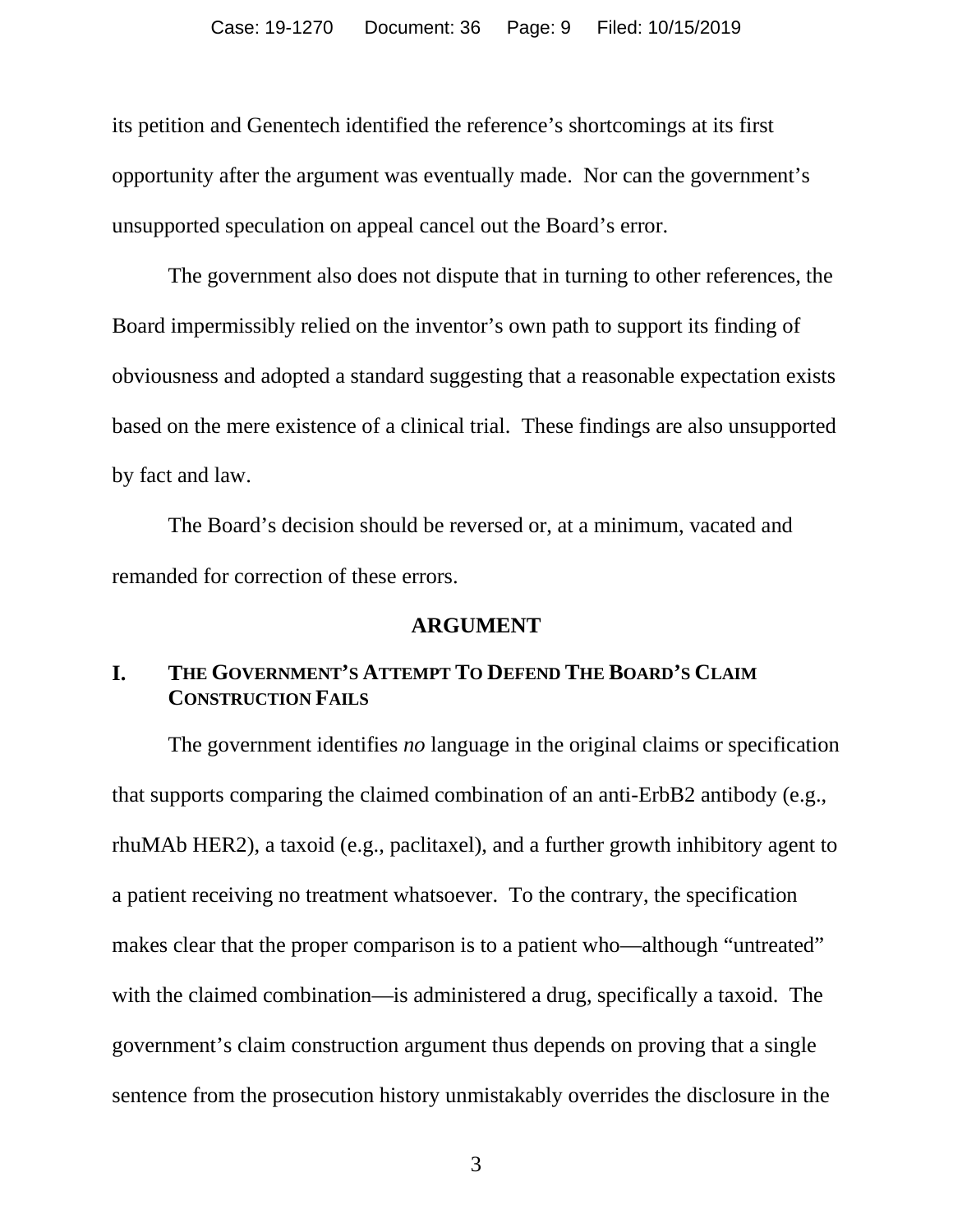specification. Viewed in context, that single sentence does not meet the demanding standard for establishing a disclaimer.

The claimed method of treating breast cancer in U.S. Patent No. 7,892,549 states that the claimed three-drug combination must be administered "in an amount effective to extend the time to disease progression in the human patient." Appx88(33:42-43). The specification drives home that the proper comparator is treatment with a taxoid alone. The specification does not disclose a single instance of the extension of time to disease progression (TTP) being measured relative to a patient receiving no treatment. Indeed, the government does not dispute that a patient would never be provided no treatment because it would be unethical to do so. Genentech Br. 21; Appx9766-9767. Breast cancer is a life-threatening disease for which there were already therapies approved by the FDA. A skilled artisan thus would have readily appreciated the illogic of interpreting the claims, as the Board did, to require a comparison to no treatment at all. Appx9766-9767.

The specification instead makes clear that the proper comparison for measuring the extension of TTP is between the claimed combination and a control arm of paclitaxel alone. Appx86(29:11-30:5) (comparing "T+H" (i.e., Taxol and Herceptin) to "T" (i.e., Taxol)). Reading the claims in light of that disclosure is not, as the government alleges (at 19), an attempt to import limitations from the specification into the claims. By their plain terms, the claims require a comparator.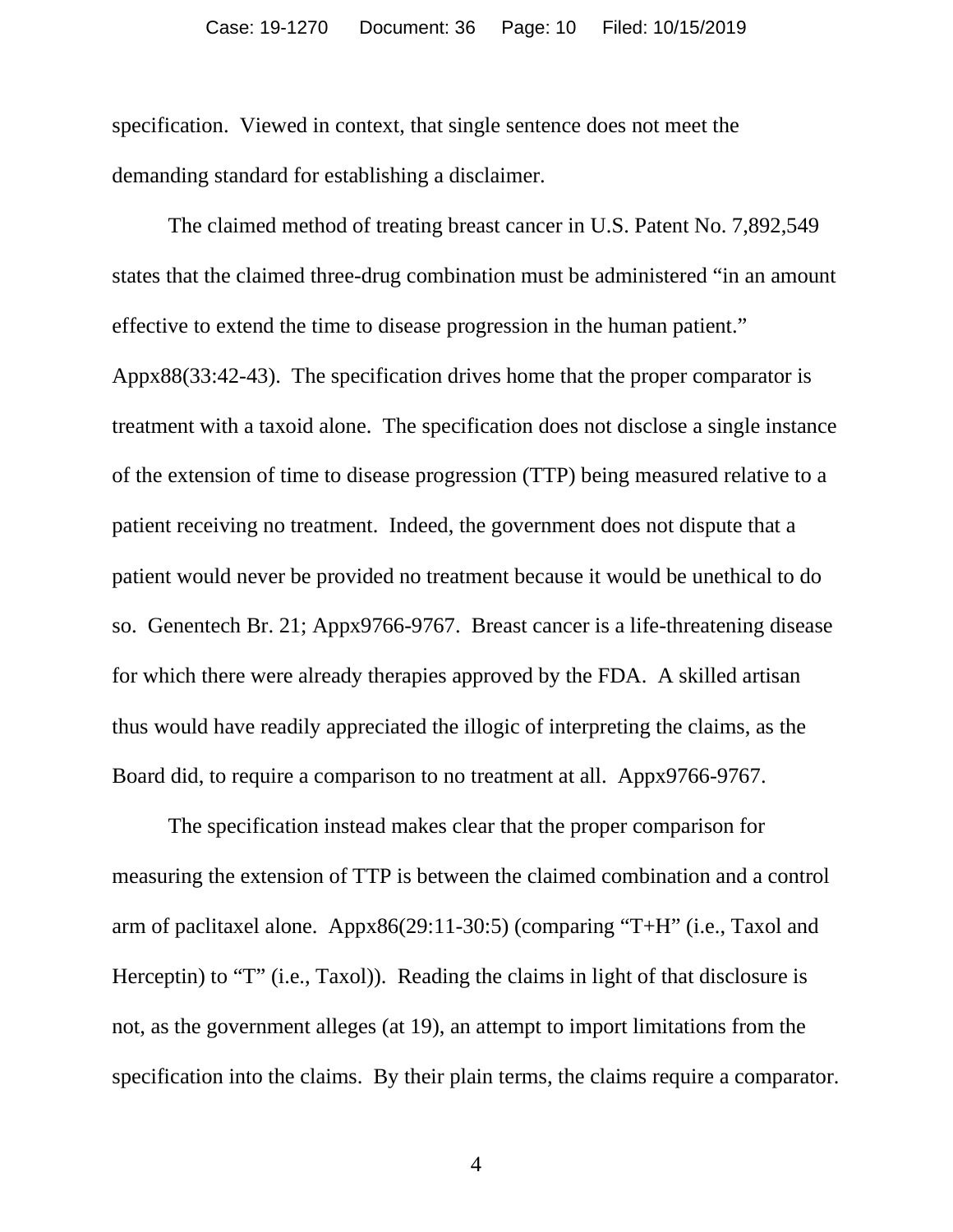The specification simply "informs the proper construction of the claims," *Phillips v. AWH Corp.*, 415 F.3d 1303, 1316 (Fed. Cir. 2005) (en banc), by confirming that the comparator is a taxoid—the standalone treatment to which the specification compares the claimed combination.[2](#page-10-0)

Unable to find support for its construction in the claims or specification, the government rests its argument on a statement in the prosecution history that "the expression[] 'extend the time to disease progression'" is "clear from the specification (see, in particular, page 15, lines 15-17; and pages 42-43)" and means "extend the time to disease progression relative to an untreated patient." Appx11416. But when that statement is read in the context of the prosecution history as a whole, and the patent specification to which it refers, it is not sufficiently "clear and unmistakable" to meet the demanding standard for establishing a disclaimer*. SanDisk Corp. v. Memorex Prods*.*, Inc.*, 415 F.3d 1278, 1287 (Fed. Cir. 2005).

The government improperly discounts the citations embedded in the very same statement on which it relies. The alleged disclaimer said that the comparator

<span id="page-10-0"></span><sup>&</sup>lt;sup>2</sup> The government tries to muddy the waters by arguing (at 19) that anthracycline/cyclophosphamide might serve as a comparator, even though "certain claims exclude anthracycline therapy as the drug administered," based on "increased cardiac side-effects." Appx86(30:20-21). But in determining the comparator for the treatment that succeeded, an ordinary artisan would have naturally looked to the control in that same arm of the study (i.e., a taxoid alone), not the control in the arm that failed.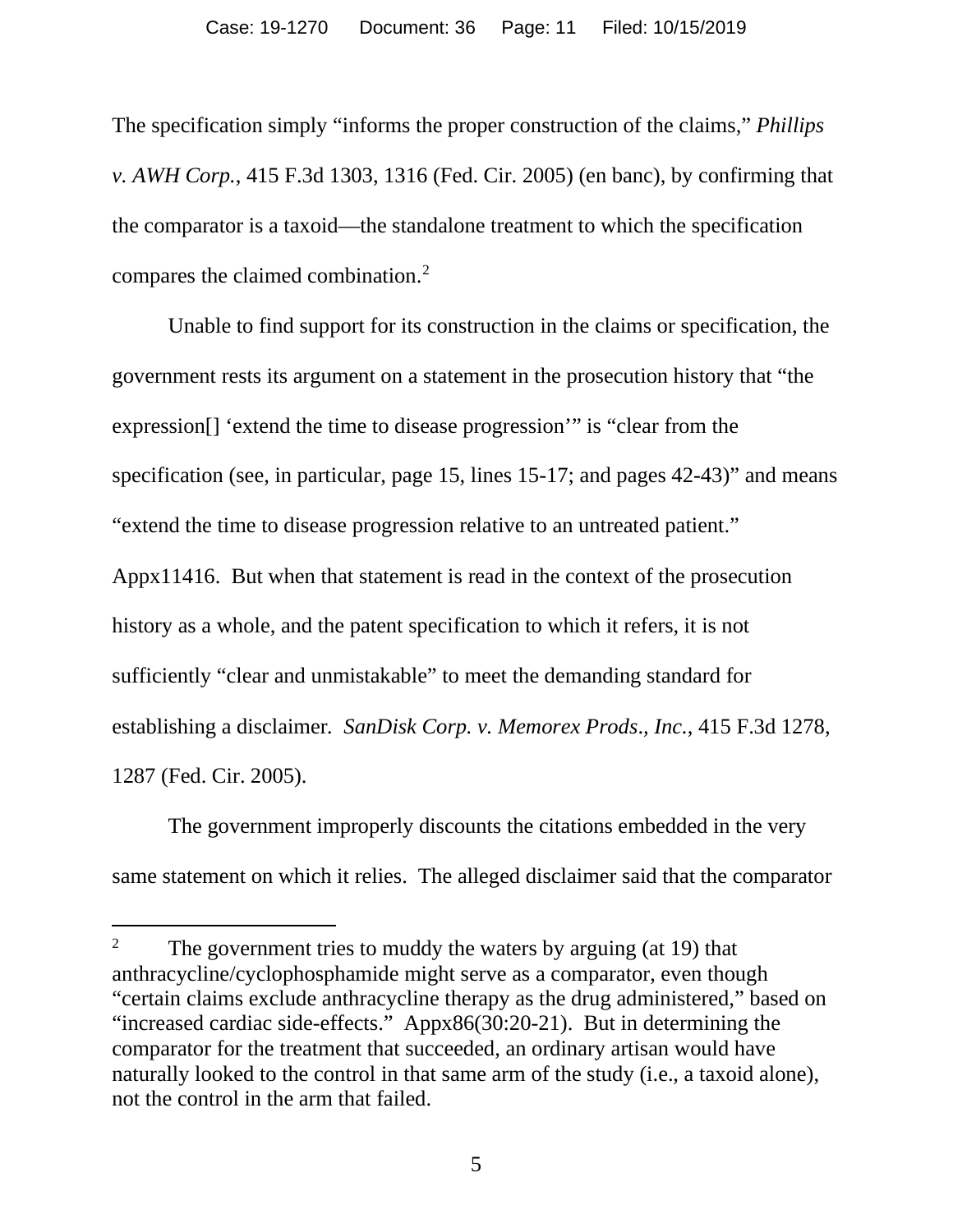for extending TTP is "clear from the specification (see, in particular, page 15, lines 15-17; and pages 42-43)." Appx11416. The government (at 18) dismisses these cross-references as "additional citations to descriptions of TTP." But the referenced "pages 42-43" explicitly disclose the results of Genentech's clinical trials in which the claimed combination ("T+H") was *compared to a taxoid alone ("T")*, with no mention whatsoever of patients receiving no treatment. Appx1160- 1161. Thus, even at the moment of the alleged disclaimer, the prosecution history was pointing to the comparison with a taxoid as indicative of the meaning of the claims, signaling that "untreated patient" meant untreated *with the claimed combination*. [3](#page-11-0)

"Where the alleged disavowal is ambiguous, or even amenable to multiple reasonable interpretations," this Court has "declined to find prosecution disclaimer." *Massachusetts Inst. of Tech. v. Shire Pharms., Inc*., 839 F.3d 1111, 1119 (Fed. Cir. 2016) (internal quotation marks omitted). That is exactly the case here. The statement on which the government relies may appear clear on its face, but the embedded citations render it ambiguous.

Finally, the government implies that the prosecution history could be "relevant as reinforcing the evident meaning of the claim language at issue,

<span id="page-11-0"></span><sup>&</sup>lt;sup>3</sup> The designated portion of the specification disclosing a taxoid as the comparator provided a 'specific definition of the comparator,' PTO Br. 17, sufficient to resolve any definiteness concerns.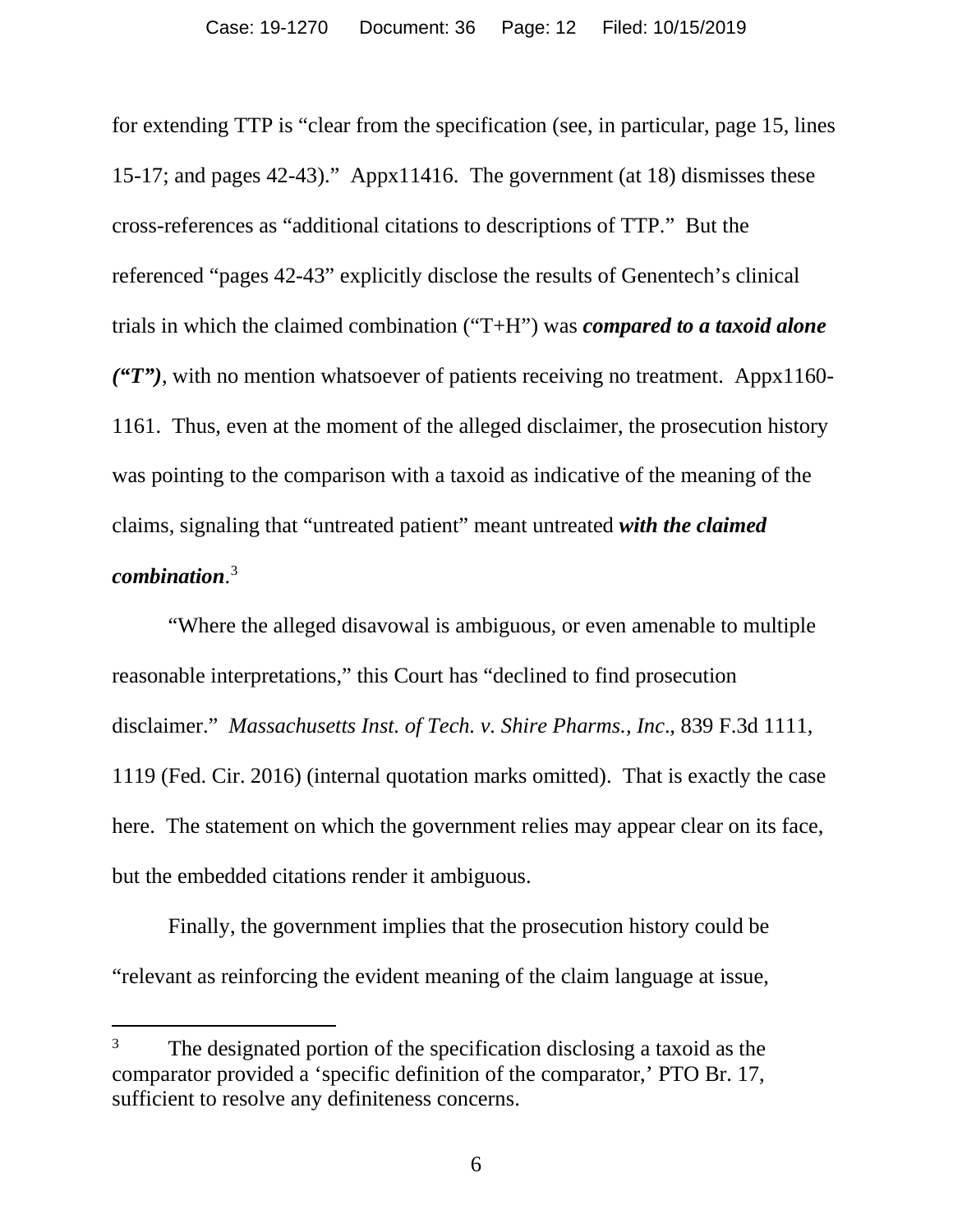whether or not it would meet standards for disclaimer or disavowal." PTO Br. 16- 17 (quoting *D'Agostino v. MasterCard Int'l Inc*., 844 F.3d 945, 949 (Fed. Cir. 2016)). But the government is not seeking to "reinforc[e]" anything. It seeks to use the prosecution history to override the meaning evident from the specification. The demanding standard for disclaimer is thus the relevant standard here.

Even if that were not the case, the prosecution history does not control. Prosecution history is often "less useful for claim construction purposes" than the specification "because the prosecution history represents an ongoing negotiation between the PTO and the applicant, rather than the final product of that negotiation." *Phillips*, 415 F.3d at 1317. Nor does the government's invocation of the broadest reasonable interpretation standard help it. The government never explains how choosing one comparator over another would make the claims broader or narrower. The choice here is not between a broad or narrow construction, but between a comparator unsupported by anything other than an ambiguous, isolated statement in the prosecution history (the Board's construction) or a comparator supported by the specification (the correct construction).

#### <span id="page-12-0"></span>**II. UNDER A PROPER CONSTRUCTION, THE BOARD'S OBVIOUSNESS RULING CANNOT STAND**

The invention here arose from the extraordinary decision to add the combination of rhuMAb HER2 and paclitaxel to an ongoing Phase III study even though the combination had never before been studied in humans. As the Board's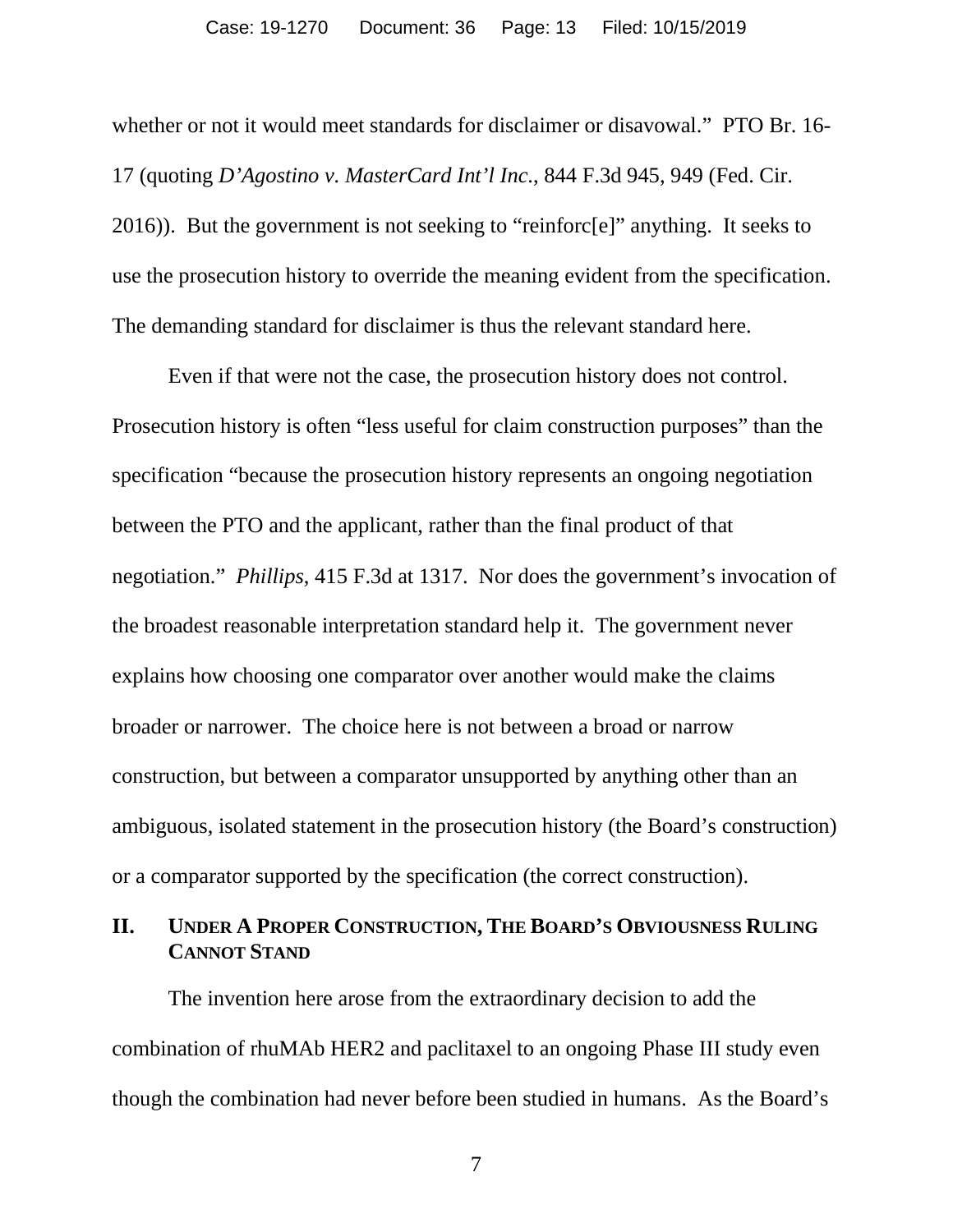decision and the government's brief illustrate, it is tempting—with the benefit of knowing that the study succeeded—to view the extension of time to disease progression achieved in that study as obvious. Indeed, the Board relied on the very decision to test the combination without prior Phase I or Phase II studies—itself a product of the inventor's extraordinary knowledge and foresight—as evidence of obviousness. But looking at the references for what they actually were, and from the standpoint of an ordinary artisan as of 1997, it is clear that significant uncertainties existed. None of the references describe testing the combination in human patients, much less any results; Baselga '96 described the results of a Phase II trial testing rhuMAb HER2 alone; and the Baselga abstracts described xenograft studies measuring a different clinical endpoint, which did not provide a sufficient basis for an ordinary artisan to reasonably expect—as opposed to merely hope for—a particular result in human patients. All of these references thus left too much uncertainty, and too big of a leap still to be made, to provide substantial evidence to support's the Board's decision.

As Genentech's opening brief explained, the Board did not appreciate this important context for viewing the prior art and made two errors in its obviousness analysis—first by finding that the claimed extension of TTP was an inherent benefit of an otherwise obvious combination, and second by finding that an ordinary artisan would have expected the claimed extension of TTP based on the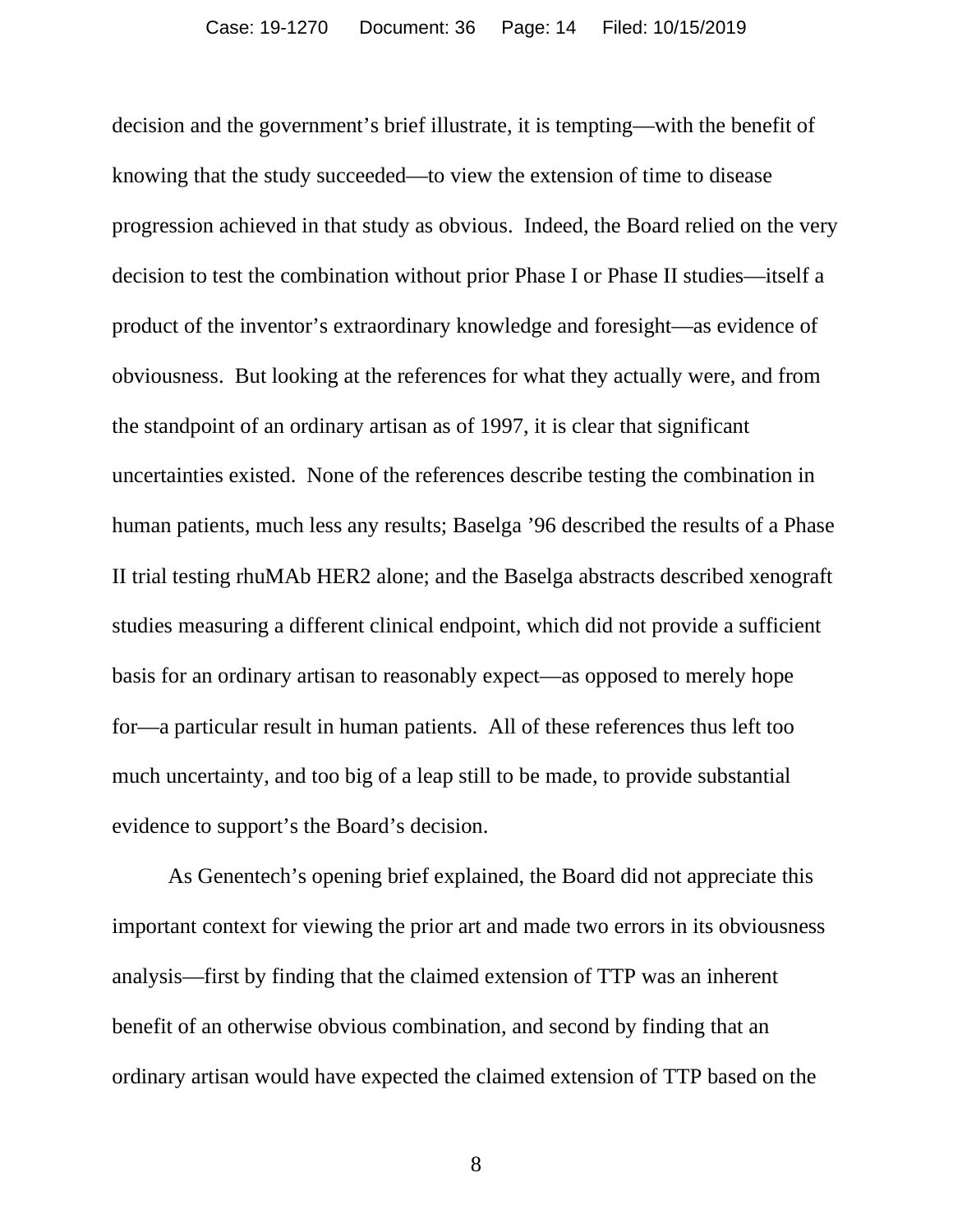Baselga references. In response, the government does not defend the Board's analysis on inherency, admits that the Board relied on skewed data, and repeats many of the Board's same errors.

#### <span id="page-14-0"></span>**A. The Government Does Not Even Attempt To Defend The Board's Inherency Ruling**

The Board's very first reason for finding the claimed efficacy obvious was that it was an inherent result of an otherwise obvious combination. The Board's inherency determination was legally flawed, failing to honor the legal framework governing inherency that "[t]he limitation at issue necessarily must be present, or the natural result of the combination of elements explicitly disclosed by the prior art." *PAR Pharm., Inc. v. TWI Pharms., Inc.*, 773 F.3d 1186, 1195-1196 (Fed. Cir. 2014), and ignoring that the prior art did not inherently link extension of TTP the claimed combination. Genentech Br. 25-29. Indeed, nothing in the record supported that extension of TTP would result "each and every time" as required by the inherency framework. *Endo Pharms. Sols., Inc. v. Custopharm Inc*., 894 F.3d 1374, 1382 (Fed. Cir. 2018). Nor could it in view of the record evidence showing that some patients administered with rhuMAb HER2 and paclitaxel did not experience any extension of TTP. Genentech Br. 27 (citing Appx8435).

The government does not even attempt to defend the Board's flawed inherency ruling, either based on the law or the record evidence. The government's silence speaks for itself—the Board's inherency decision was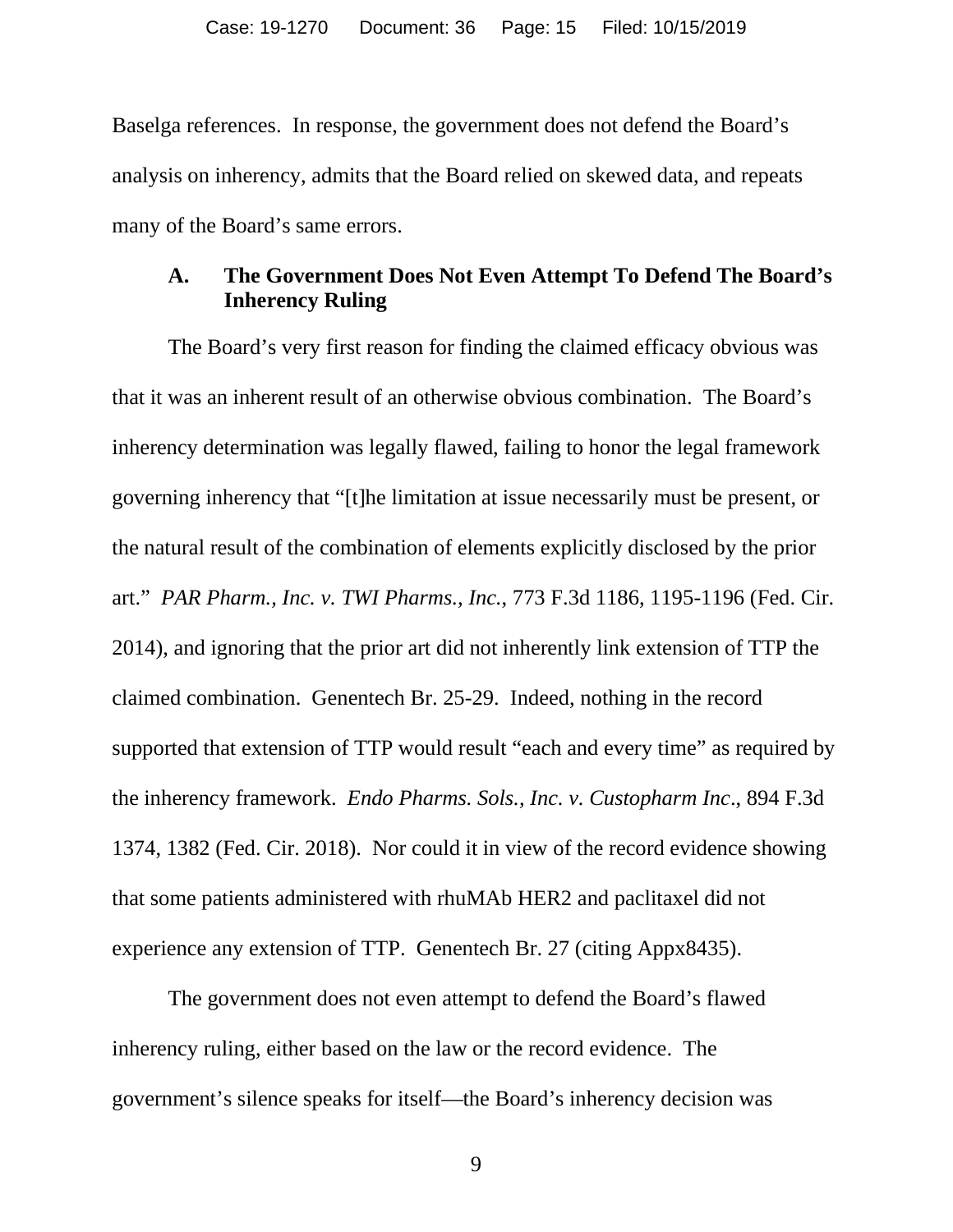indefensible and showed a fundamental misunderstanding of the record evidence. The Board's decision on this point should be reversed.

#### <span id="page-15-0"></span>**B. The Board's Decision On Efficacy Was Based On Results That The Government Concedes Were "Skew[ed]"**

Genentech's opening brief showed that the Board's key determination—that an ordinary artisan would have reasonably expected the combination of rhuMAb HER2 with a taxoid to extend TTP in a human patient, as compared to a taxoid alone—rested on a simple, fundamental error: The Board compared apples to oranges. The Board read Baselga '96 to disclose that the TTP for patients treated with rhuMAb HER2 alone was 5.1 months. It compared that to the Physician's Desk Reference's statement that the TTP for a taxoid (paclitaxel) was 3 or 4.2 months. It then concluded that, because the TTP for rhuMAb HER2 appeared to be greater than the TTP for paclitaxel, combining rhuMAb HER2 with paclitaxel would necessarily result in a longer TTP than paclitaxel alone.

The problem is that Baselga '96 and the Desk Reference reported TTP figures calculated in very different ways. The Desk Reference reported the median TTP for paclitaxel based on *every* patient treated in a 471-patient study, including the 338 patients who did not respond to treatment. Appx3485. Baselga '96, by contrast, reported median TTP for rhuMAb HER2 based on *only 16 of the 43* assessable patients in the study, excluding 22 patients who did not respond to treatment and showed disease progression. Appx42-44; Appx3670.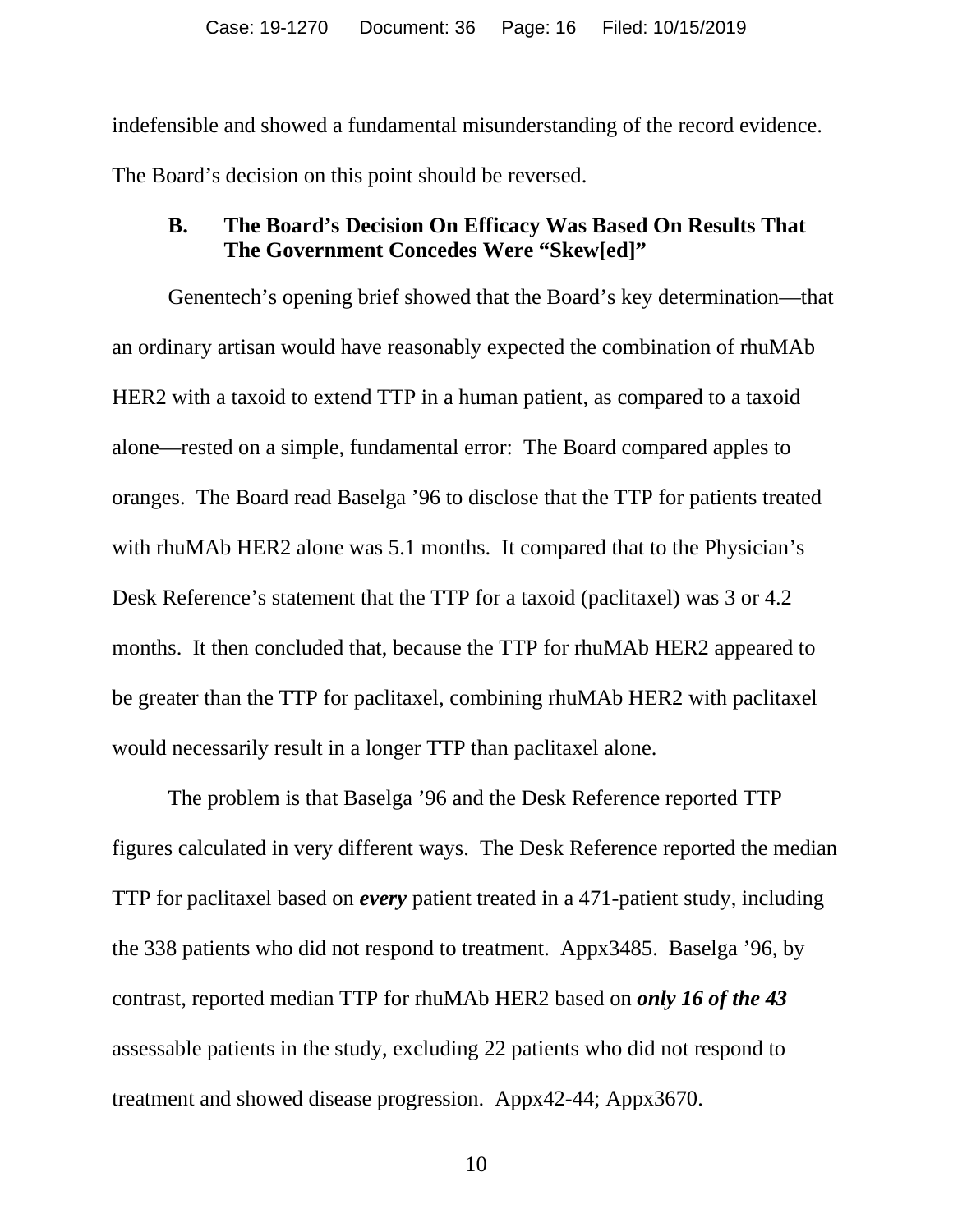The government acknowledges the Board's critical mistake. It concedes (at 42) that Baselga '96 "excludes patients with no response … *potentially skewing the results upward*." PTO Br. 25. This admission should end this Court's analysis. There is simply no way of telling from these partial, admittedly "skew[ed]" results what rhuMAb HER2's actual effect on extension of disease progression was likely to be compared to treatment with a taxoid alone.

The government's attempts to argue around this clear flaw in the Board's decision fail. The government's first contention (at 24-25) is that Genentech waived any argument that Baselga '96's TTP could not be used as a comparator for paclitaxel's reported TTP because Genentech failed to make this argument in its Patent Owner Response and "accepted 5.1 months as Herceptin's TTP." PTO Br. 26. But there was no waiver because the petitioner never suggested comparing those TTPs in its petition. *See* Appx14005-14081. To be sure, the petition described Baselga '96 and mentioned that it reported a 5.1-month TTP. But it nowhere suggested that this TTP could or should be compared to the TTP for paclitaxel disclosed in the Desk Reference to establish a reasonable expectation of success. *See generally* Appx14005-14081. Indeed, the petition itself acknowledged that Baselga's TTP figure included only those patients with "minor responses" and "stable disease." Appx14037. Nor did the Board suggest this reasoning in its Institution Decision, which was based on its erroneous claim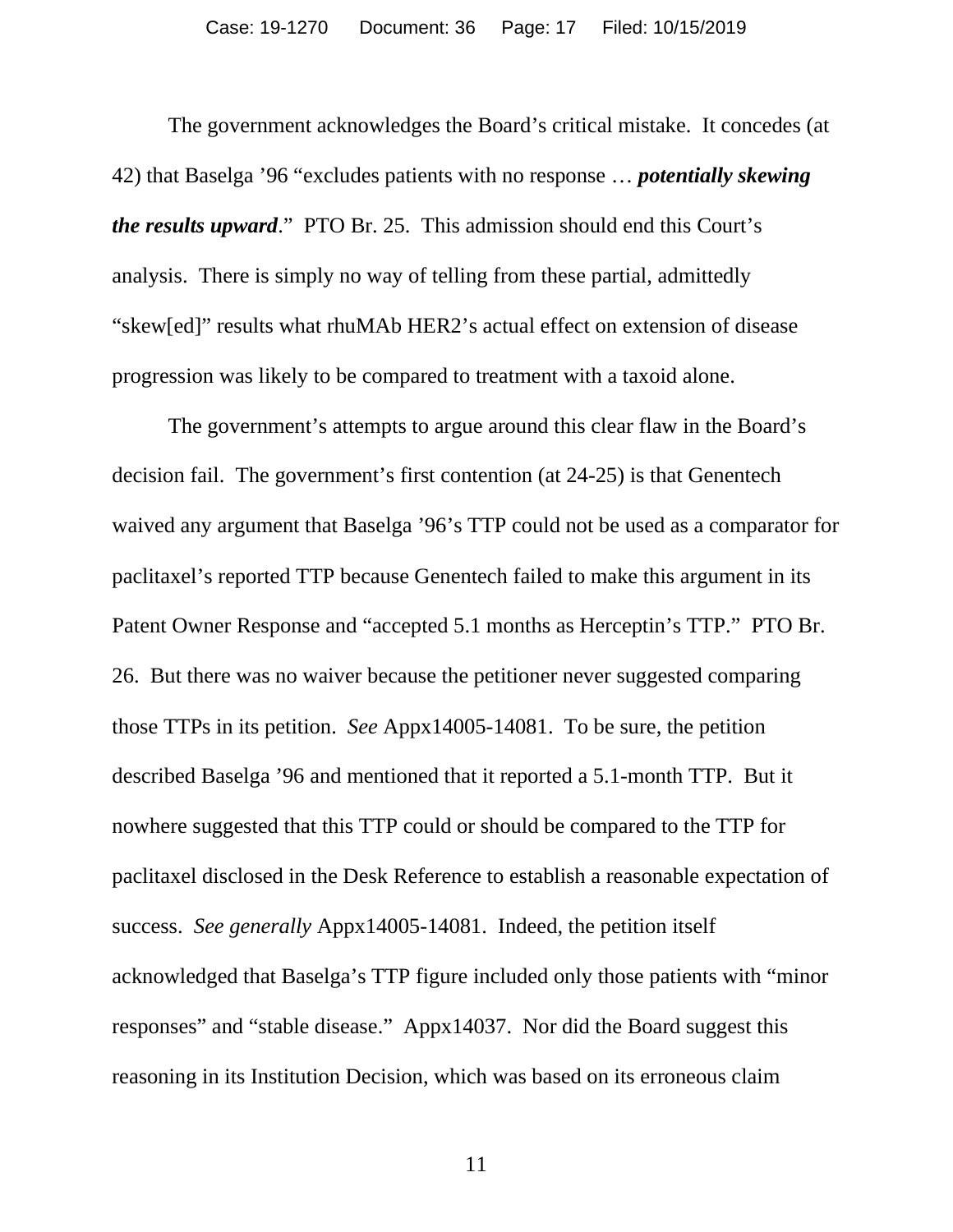construction requiring comparison to patients who received *no treatment*.

Appx14252; Appx14264. Genentech could not rebut an argument in its Patent Owner Response that was not made in the first place. *See Belden Inc. v. Berk-Tek LLC*, 805 F.3d 1064, 1080 (Fed. Cir. 2015) ("A patent owner … is undoubtedly entitled to notice of and a fair opportunity to meet the grounds of rejection."); *see, e.g.*, *EmeraChem Holdings, LLC v. Volkswagen Grp. of Am., Inc*., 859 F.3d 1341, 1348-1349 (Fed. Cir. 2017) (vacating and remanding because certain grounds for reversal were not raised with sufficient specificity in the Board's institution decision or in the briefing); *In re NuVasive, Inc*., 841 F.3d 966, 971-973 (Fed. Cir. 2016) (vacating and remanding in part where grounds for Board's rejection was raised for the first time in petitioner's reply, even though there had been notice of the grounds in parallel IPR proceedings).

The government also misses the mark when it argues that Genentech failed to show that Baselga '96's exclusion of patients without any tumor response in the calculation of TTP would matter because Baselga '96 also excluded patients in remission, possibly skewing the results in the opposite direction. PTO Br. 25-26. This argument fails for at least three reasons.

*First*, the record contains no evidence that would permit anyone to draw a reliable conclusion based on the government's unsupported speculation that multiple omissions in Baselga '96 might have cancelled each other out. *See In re*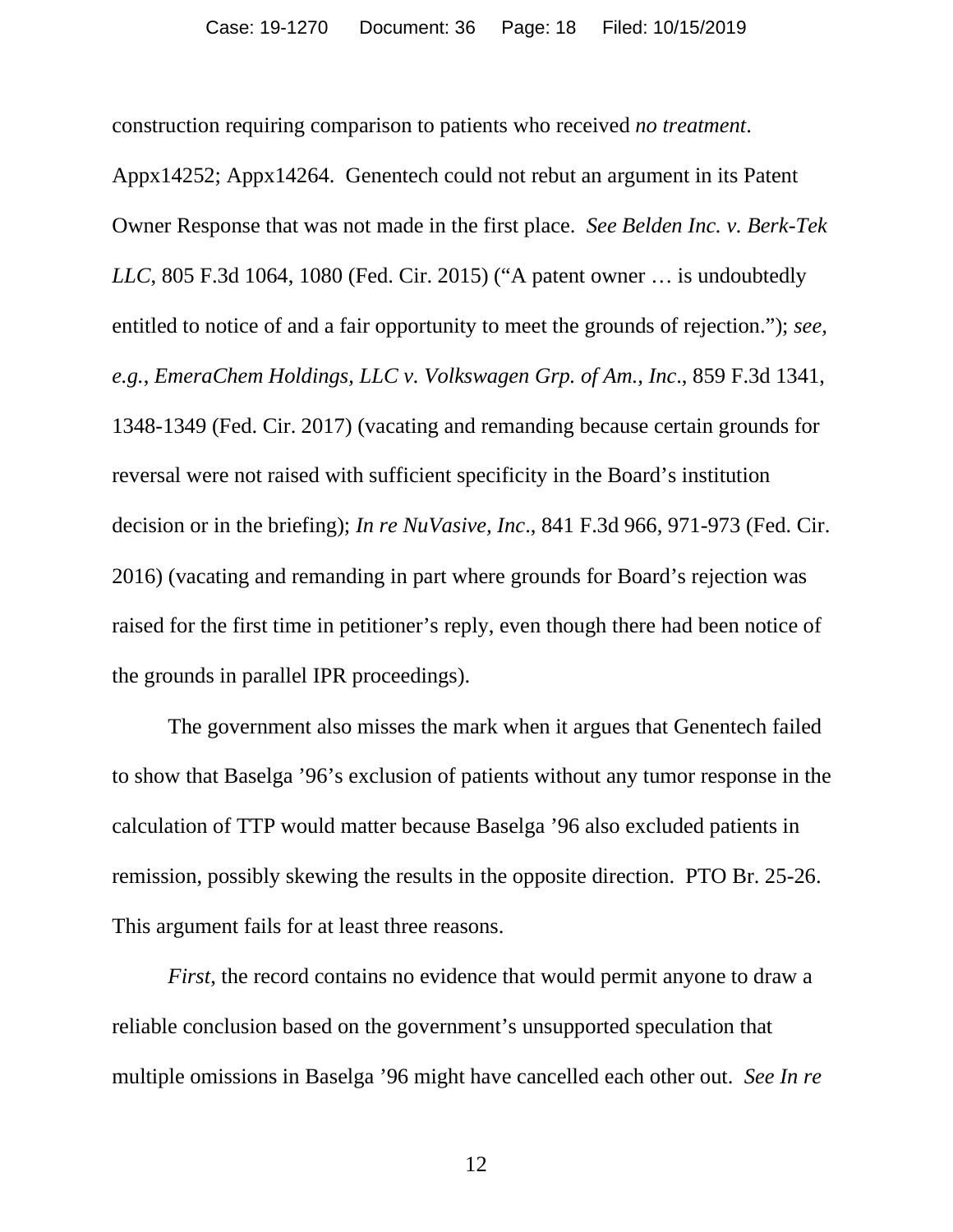*Kao*, 639 F.3d 1057, 1067 (Fed. Cir. 2011) ("conjecture does not supply the requisite substantial evidence"). This absence of proof is a shortcoming in petitioners' case, not Genentech's, and means that the Board's decision is not based on substantial evidence.

*Second*, the government cannot shift the burden to Genentech to establish the actual TTP for rhuMAb HER2. *See In re Magnum Oil Tools Int'l, Ltd.*, 829 F.3d 1364, 1377-1379 (Fed. Cir. 2016) (reversing final written decision because the Board shifted the burden of proof on obviousness from the petitioner to the patent owner); *see also Honeywell Int'l Inc. v. Mexichem Amanco Holding S.A. de C.V.*, 865 F.3d 1348, 1355-1356 (Fed. Cir. 2017) ("In an *inter partes* reexamination involving obviousness, the standard is not whether the patent owner can persuasively show that one of ordinary skill would have expected failure. Rather, the burden is on the Examiner to show that one of ordinary skill would have had a motivation to combine the references with a reasonable expectation of success."). Genentech has demonstrated that the Board's obviousness finding depended on a comparison from which no reliable conclusion can be drawn, thereby showing that the decision was unsupported by substantial evidence. Genentech does not have an *additional* burden to produce evidence showing what the result of a study with a comparable calculation would have been.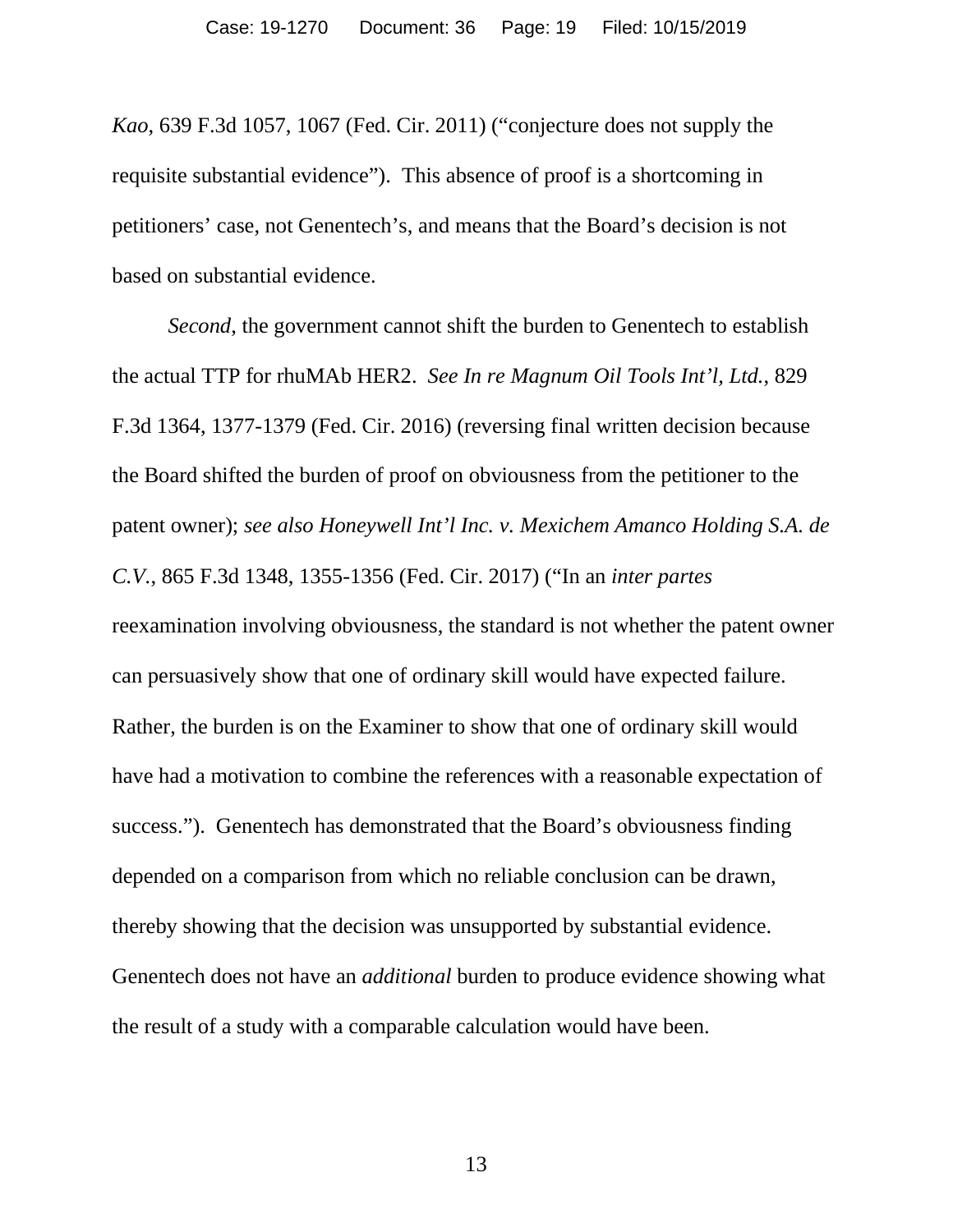*Third*, the government cannot defend the Board's decision based on a factual rationale the Board itself did not adopt. Nowhere did the Board address the defects with Baselga '96's TTP calculation or endorse the speculative reasoning the government now advances. This kind of backfilling is legally impermissible under basic principles of administrative law. "The Board's judgment must be reviewed on the grounds upon which the Board actually relied." *In re Applied Materials, Inc*., 692 F.3d 1289, 1294 (Fed. Cir. 2012) (citing *SEC v. Chenery Corp.*, 332 U.S. 194, 196 (1947), and *In re Lee*, 277 F.3d 1338, 1345-1346 (Fed. Cir. 2002)).

Where the only reference relied on by the Board as establishing the claimed efficacy in fact provided an incomplete calculation of TTP, an ordinary artisan could not conclude that rhuMAb HER2 in combination with a taxoid would extend TTP as compared to a taxoid alone.

#### **C. The Governments Fails to Rebut Genentech's Other Arguments**

<span id="page-19-0"></span>The government's attempts to rebut Genentech's remaining arguments are unavailing. For example, the government dismisses Genentech's evidence showing the uncertainty of trying to predict the result of combining the fundamentally new therapy of rhuMAb HER2 with paclitaxel—as shown by the high failure rate of clinical trials generally (almost 60%)—on the ground that the law does not demand "[a]bsolute certainty." PTO Br. 28. But that misses the point. There is no requirement of absolute certainty, but the failure rate remains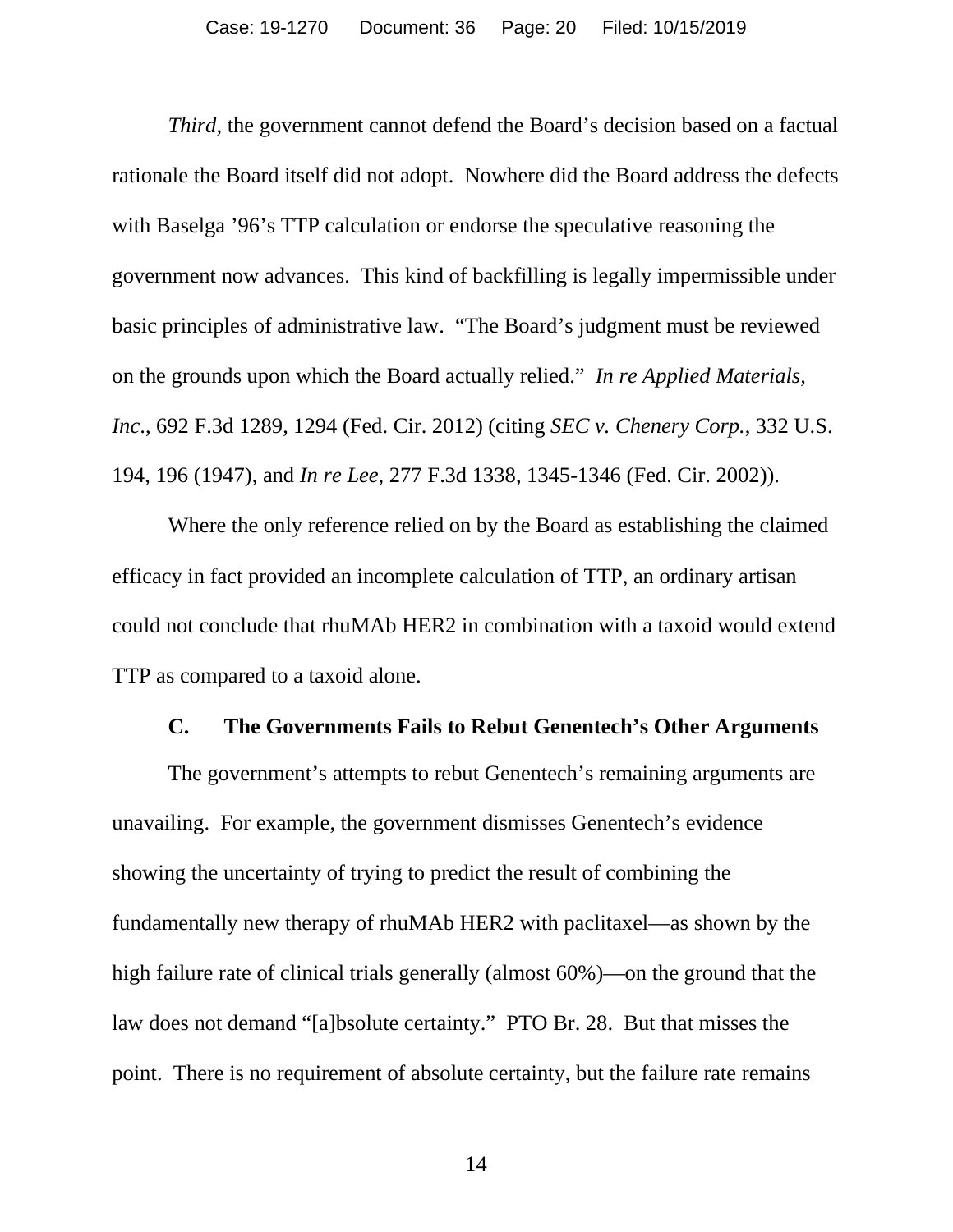highly relevant as an illustration of the unpredictability of the art, informing what an ordinary artisan would have reasonably expected. *See also OSI Pharms., LLC v. Apotex Inc.*, No. 2018-1925, \_\_ F.3d \_\_, 2019 WL 4892078, at \*7 (Fed. Cir. Oct. 4, 2019) (reversing obviousness determination that relied on fact of Phase II trials, and noting the high failure rate of drugs in clinical trials).

This lack of predictability is amplified in this instance given the state of art in 1997. Although Herceptin is now the standard of care, in 1997, rhuMAb HER2 offered a completely new approach to treating breast cancer using a humanengineered antibody. Such treatment of solid tumors had never before been approved by the FDA, there were no other clinical trials testing the combination of rhuMAb HER2 and paclitaxel, and measurement of TTP for the combination had never been reported in *any* model, not even a preclinical model. With this minimal data on a fundamentally new therapy, and well aware of the high failure rate of oncology drugs in clinical trials, an ordinary artisan simply did not have enough information to form a reasonable expectation of success about this new therapy combined with not one, but two chemotherapy drugs.

The government never appreciates this important context for viewing the prior art, instead asserting that Genentech is setting too high a standard for a reasonable expectation of success. Not so. This Court recently confirmed that the fact of a clinical trial going forward does not automatically transform promising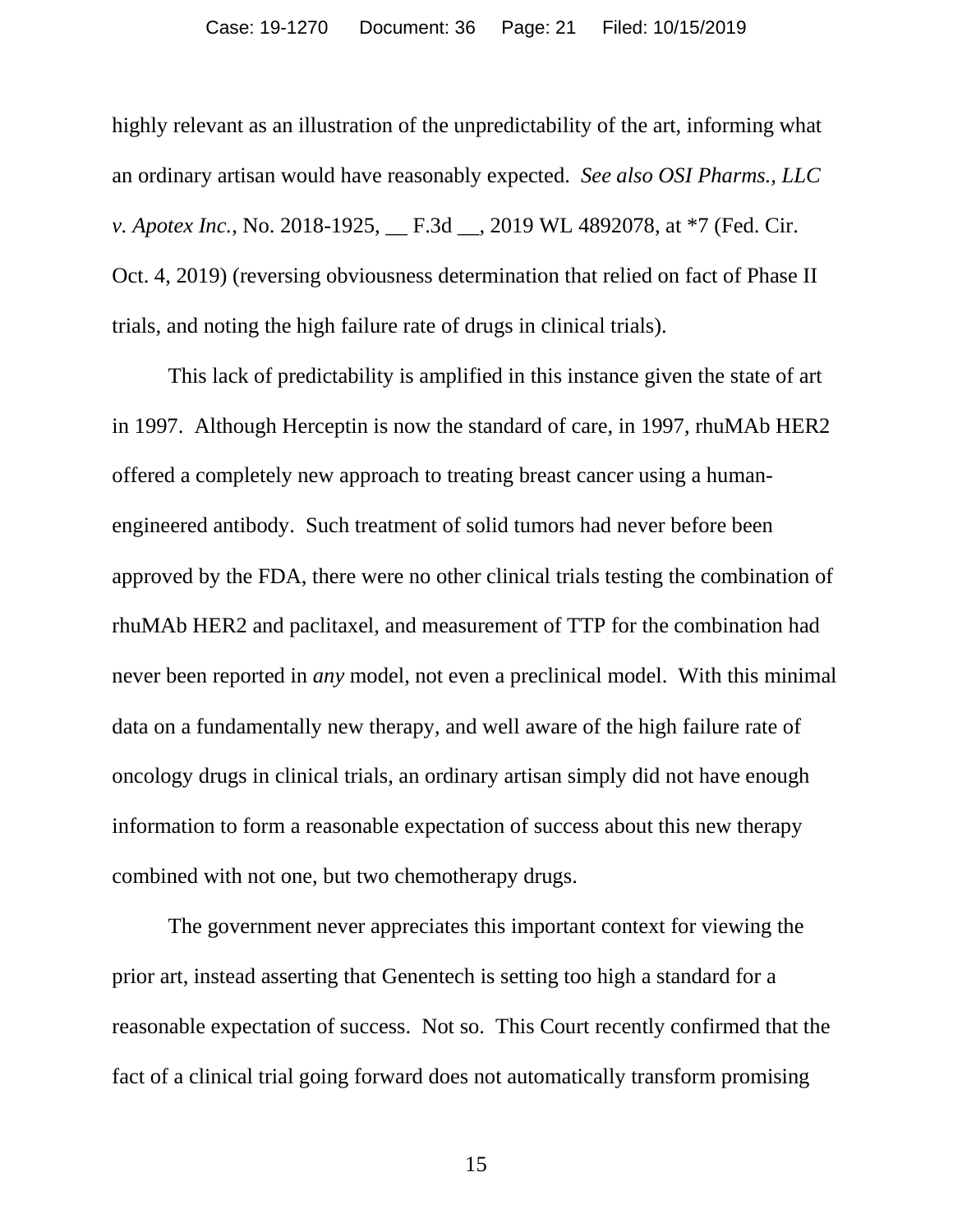underlying data into data that provides a reasonable expectation of success. *OSI Pharms.*, 2019 WL 4892078, at  $*8$ . This is because clinical trials might proceed only upon the "hope"—which the Court explicitly distinguishes from "expectation"—of success. *Id.* Of course, Genentech had *hope* that its proposed trial would lead to a new, successful approach to the treatment of an aggressive form of cancer, but starting a Phase III trial without any prior clinical testing of the combination was very uncommon and further supports the uncertainty of the results. The Board's reasoning that the acceptance of a clinical trial on the basis of that data elevated that hope to an expectation is not supported by substantial evidence, and the government has not remedied that deficiency.

The government also falls into the same hindsight bias as the Board in defending application of the principles of combination therapy to support a reasonable expectation of efficacy. In particular, the government asserts that Genentech's expert admitted that she was unaware of any prior art suggesting that the principles would not apply to a chemotherapy-antibody combination (PTO Br. 27), but this argument ignores that antibodies were relatively new therapies, with rhuMAb HER2 the first humanized antibody to treat solid tumors. Appx10170- 10171; Appx4234-4235. Indeed, as Genentech's opening brief explains (at 28-29), the prior art explicitly cautioned the uncertainty of, and acknowledged the potential challenges facing, incorporating biological agents such as antibodies with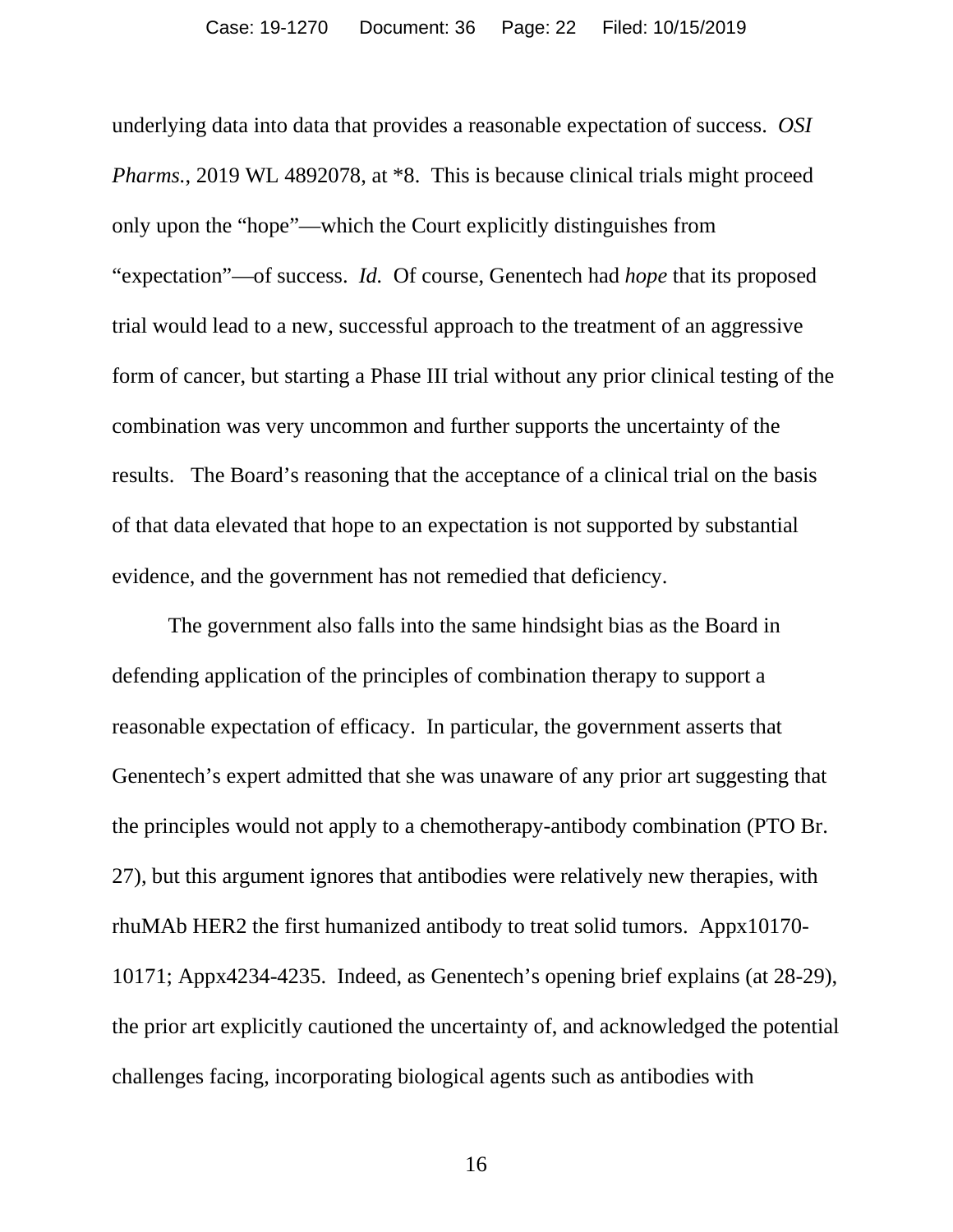combination regimens. The prior art explicitly acknowledged the failure to combine chemotherapy with hormone therapy, which did not increase the response rate, TTP, or survival as compared to either treatment alone. Appx9920; Appx9927. Some studies even suggested that hormone therapy alone provided better results than combined treatment with chemotherapy. Appx9934; Appx9793- 9794 (¶208); Appx9800 (¶219). Under these facts, Genentech's experts did not need to prove a negative; rather, the record evidence established that an ordinary artisan would not apply these principles to this novel antibody therapy.

## **CONCLUSION**

<span id="page-22-0"></span>The Board's decision should be reversed or, at a minimum, vacated and remanded.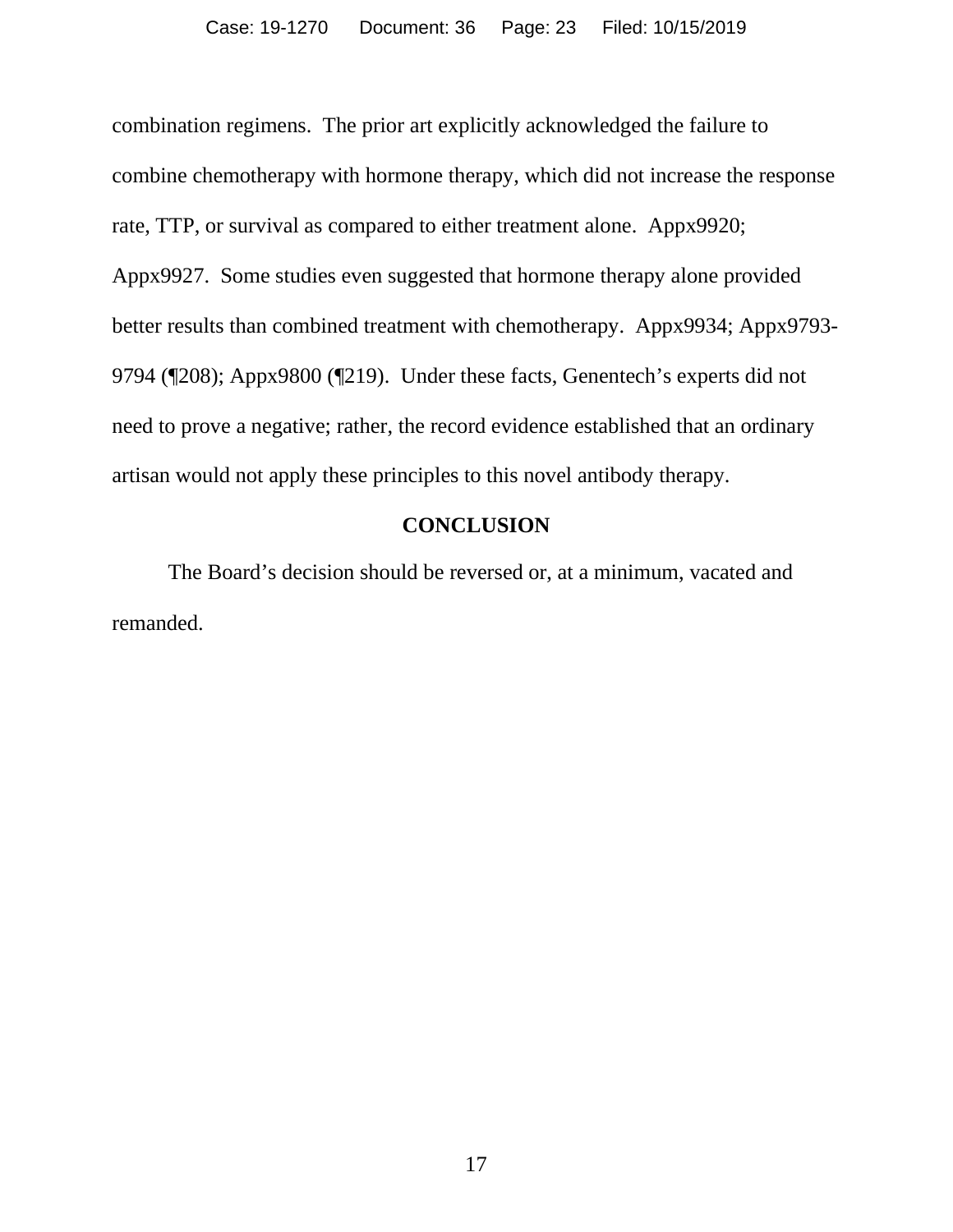DARALYN J. DURIE ADAM R. BRAUSA DURIE TANGRI LLP 217 Leidesdorff Street San Francisco, CA 94111 (415) 362-6666

THOMAS G. SPRANKLING WILMER CUTLER PICKERING HALE AND DORR LLP 950 Page Mill Road Palo Alto, CA 94304 (650) 858-6000

NORA Q.E. PASSAMANECK WILMER CUTLER PICKERING HALE AND DORR LLP 1225 Seventeenth Street Suite 2600 Denver, CO 80202 (720) 274-3135

October 15, 2019

Respectfully submitted,

/s/ Robert J. Gunther, Jr. ROBERT J. GUNTHER, JR. WILMER CUTLER PICKERING HALE AND DORR LLP 7 World Trade Center 250 Greenwich Street New York, NY 10007 (212) 230-8800

THOMAS G. SAUNDERS WILMER CUTLER PICKERING HALE AND DORR LLP 1875 Pennsylvania Avenue NW Washington, DC 20006 (202) 663-6000

ANDREW J. DANFORD WILMER CUTLER PICKERING HALE AND DORR LLP 60 State Street Boston, MA 02109 (617) 526-6000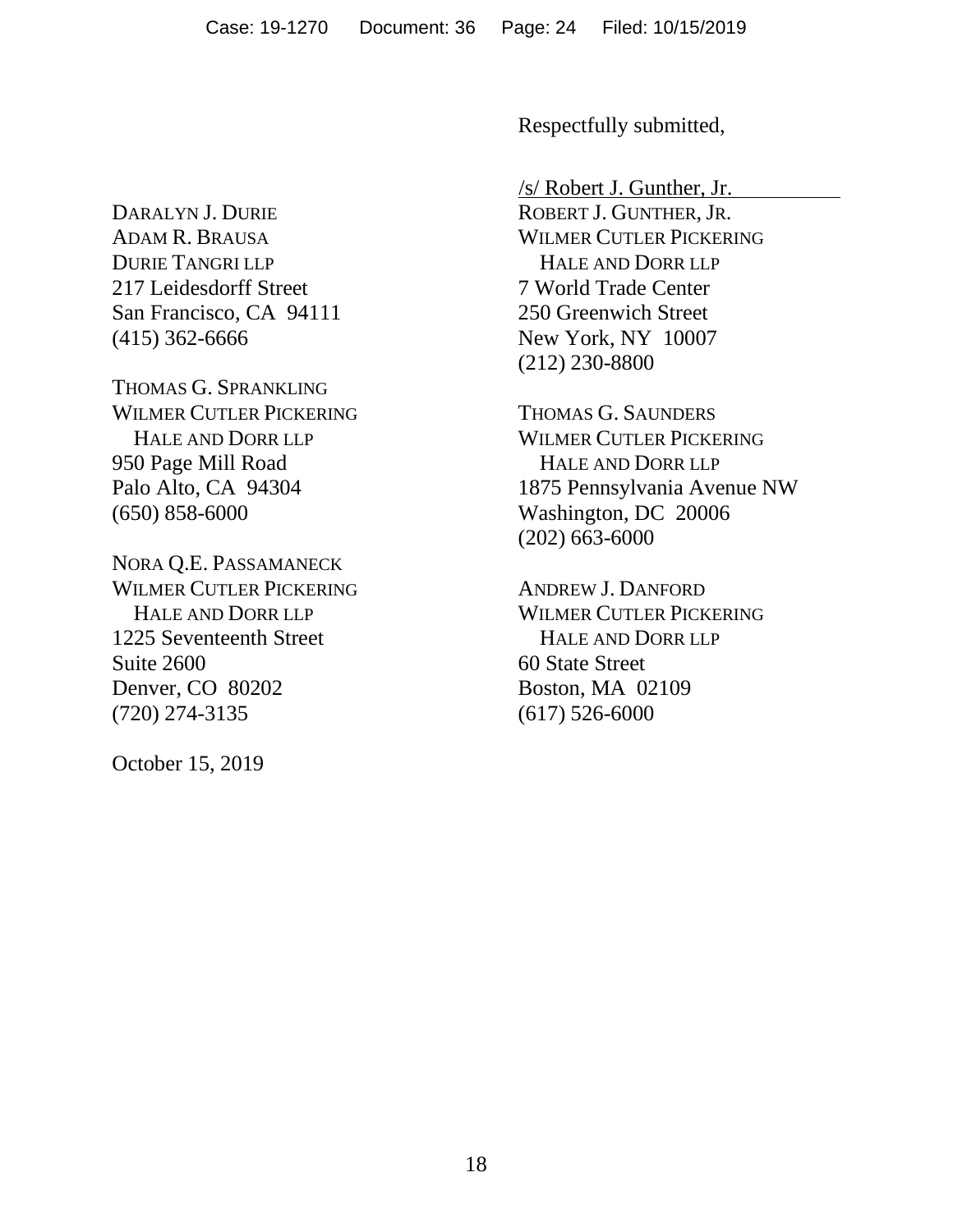#### **CERTIFICATE OF SERVICE**

I hereby certify that, on this 15th day of October, 2019, I filed the foregoing Reply Brief for Appellant Genentech, Inc. with the Clerk of the United States Court of Appeals for the Federal Circuit via the CM/ECF system, which will send notice of such filing to all registered CM/ECF users.

> /s/ Robert J. Gunther, Jr. ROBERT J. GUNTHER, JR. WILMER CUTLER PICKERING HALE AND DORR LLP 7 World Trade Center 250 Greenwich Street New York, NY 10007 (212) 230-8800